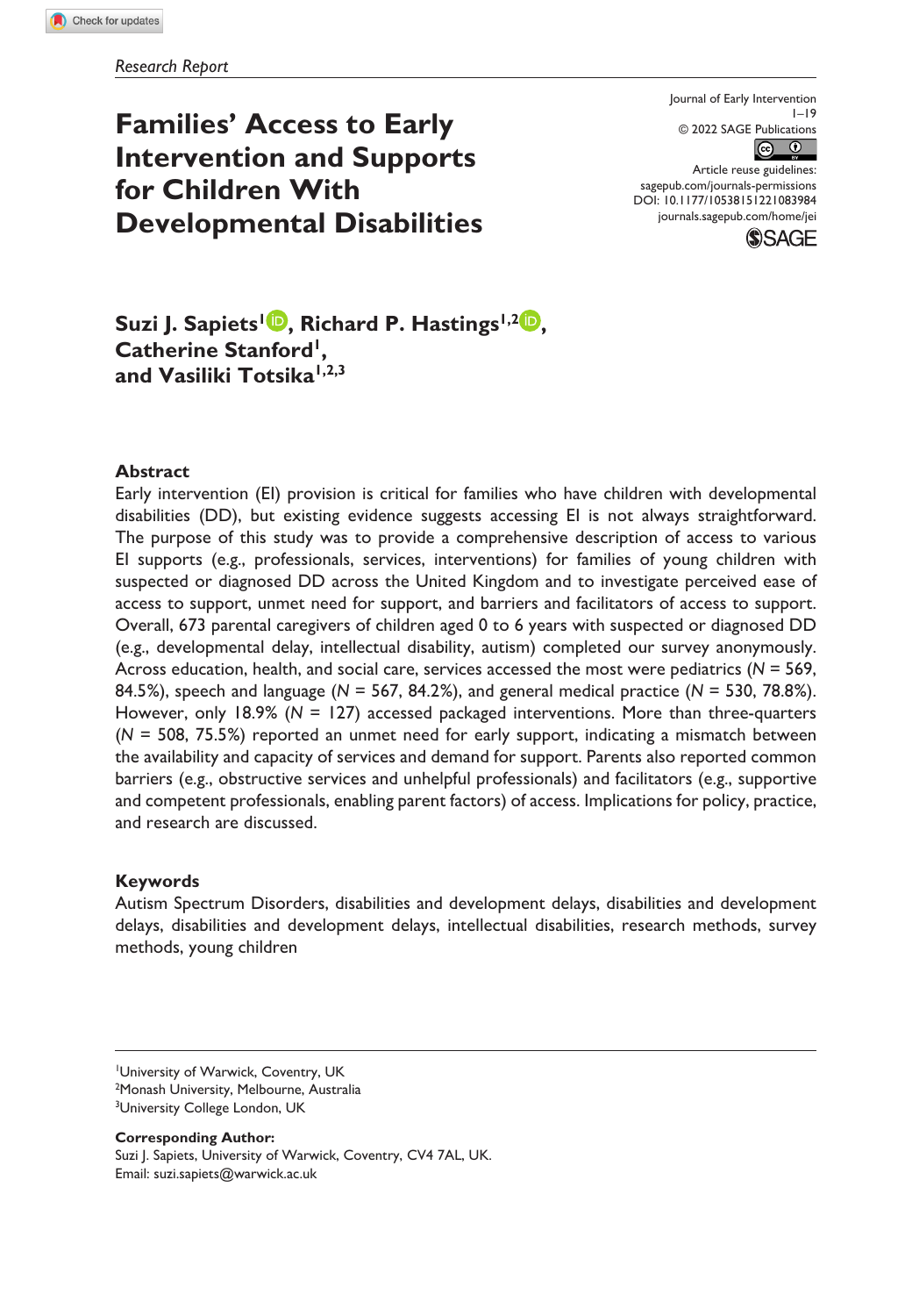Early intervention (EI) is the provision of support to ensure optimal child development during early childhood (i.e., 0-6 years), including specific interventions and programs to improve child and family outcomes and contact with various support services across education, health, and social care (Akhmetzyanova, 2016; Dunst, 2008; Harbin et al., 2000; McWilliam, 2016). The provision of EI is important for families of children with developmental disabilities (DD), such as developmental delay, intellectual disability (ID), and autism, due to the presence of delays in cognitive and adaptive skills (American Psychiatric Association, 2013; McDonald et al., 2006; Salvador-Carullaet al., 2011). Furthermore, additional needs, such as child behavior problems and both physical and mental health disparities, can emerge in the early years and persist into adulthood (Allerton et al., 2011; Bailey et al., 2019; Gray et al., 2012; Hastings, 2016; Karpur et al., 2019; Totsika et al., 2011).

Early identification of DD and the provision of EI can improve a range of child and family outcomes including child development and adaptive skills, child behavior, parental mental health, and parental stress (Clark et al., 2018; George et al., 2014; Herman & Marcenko, 1997; Leung et al., 2013; Wallace & Rogers, 2010).However, research data from several studies suggest there are low levels of access to EI for this population, with rates of access as low as 5% for young children with suspected or identified DD (Betz et al., 2004; Birkin et al., 2008; Bromley et al., 2004; Feinberg et al., 2011; McManus et al., 2014, 2020; Rosenberg et al., 2008; Ruble et al., 2005; Salomone et al., 2016; Thomas et al., 2007; Toms et al., 2015; Wei et al., 2014; Zimmer & Panko, 2006). There is also variability in rates of access to EI. For example, Yingling and Bell (2020) found 75.7% of 1,968 autistic children had accessed a state EI program and 71.0% had accessed speech-language, occupational, or physical therapies (respectively, 65.8%, 33.4%, and 18.4%). In contrast, while examining access to EI under Part C of IDEA, a federal law that mandates EI services in the United States, Grant and Isakson (2013) found just 2.7% of age-eligible children across the United States accessed EI, with a range of 1.2% to 6.5% for specific states.

There may be a significant proportion of children with DD who need but do not receive EI, indicating potential unmet need for various EI supports. Furthermore, difficulties accessing EI or services across childhood are reported by parents of children with DD, including difficulties contacting services, limited availability or lack of services, waiting times, cultural barriers, financial barriers, and geographical barriers (Betz et al., 2004; Birkin et al., 2008; Crane et al., 2016; Dababnah & Bulson, 2015; Hussain & Tait, 2015; Khanlou et al., 2017; Kohler, 1999; McWilliam et al., 1995; Zuckerman et al., 2015).

Several factors can influence access to EI for families of children with DD as barriers (factors that have a detrimental effect on access, i.e., prevent, challenge, or stop access) or facilitators (factors that have an enabling effect on access, i.e., sustain, enhance, or support access). These factors can be organized into four levels family (factors related to the family or child), service (factors related to professionals, services, or governing systems), intersection (the intersection of family and service level factors), and contextual (factors related to the context or community; Sapiets et al., 2021).Barriers of access to EI include, for example, lower parental caregiver socioeconomic status (i.e., educational attainment and financial resources), complex referral systems, a poor match between service and family factors (i.e., whether the services provided match the nature of the family's needs), and limited government funding for EI (Sapiets et al., 2021). In contrast, facilitators of access to EI include, for example, higher parental caregiver socioeconomic status, wide service eligibility criteria, consideration of families' cultural and contextual background during EI development, and government legislation stipulating funding for EI (Sapiets et al., 2021).

Current literature on families' access to EI is fragmented. Previous studies typically focused on one aspect of EI provision within the broad scope of EI, such as specific services or interventions (e.g., Birkin et al., 2008; Feinberg et al., 2011; Grant & Isakson, 2013; Karpur et al., 2019),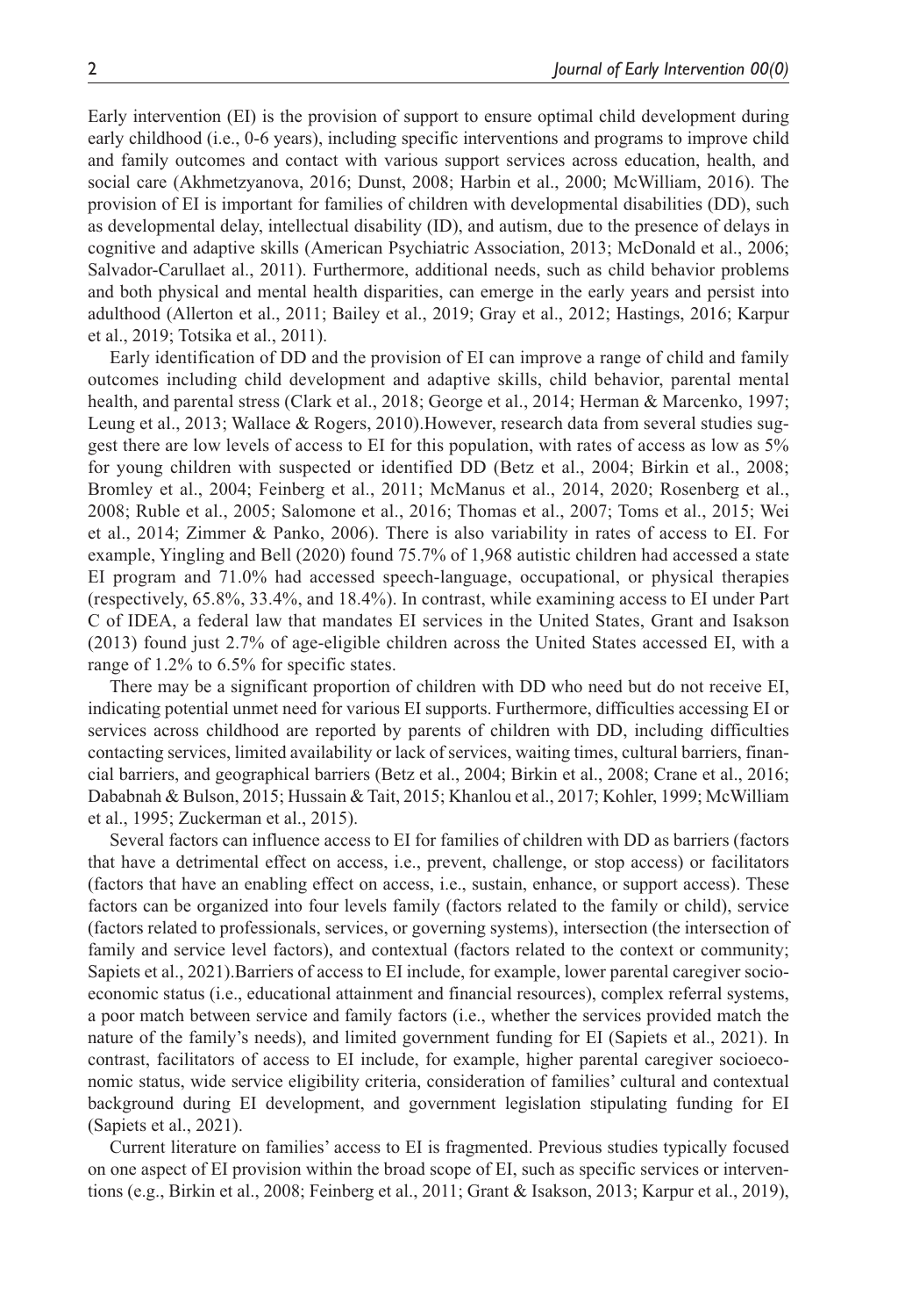or one developmental condition within DD, such as autism (e.g., Birkin et al., 2008; Thomas et al., 2007; Wei et al., 2014). The findings of these studies are informative at highlighting potential gaps in access to EI, such as gaps in mental health services (Wei et al., 2014). However, there is a lack of research capturing access to a diverse range of EI supports (i.e., across education, health, and social care service systems) for families of children with DD broadly. In addition, a large proportion of available research data on access to EI is either outdated or retrospective, limiting the practical applicability of the findings (e.g., Betz et al., 2004; Birkin et al., 2008; Kohler, 1999; McManus et al., 2020). Research in this area is further limited in scope due to small and potentially unrepresentative sample sizes, especially for young children (e.g., Bromley et al., 2004; Dababnah & Bulson, 2015; Kohler, 1999; Toms et al., 2015).

It is clearly important to ensure families of children with DD are able to access EI. To inform ways to improve EI access, it is first crucial to explore what services and supports families are currently accessing or not accessing, in addition to any unmet need for support and barriers and facilitators of access. Through recruiting a large sample of families of young children with suspected or diagnosed DD across the United Kingdom (UK), the present study aimed to address gaps in the existing research. Our research questions include:

**Research Question 1:** What EI supports do families of young children with suspected or diagnosed DD in the UK currently access (i.e., types of EI supports, the proportion of access, and waitlist to access)?

**Research Question 2:** How easy do parental caregivers find accessing EI supports?

**Research Question 3:** What EI supports do parental caregivers percieve to be an unmet need? **Research Question 4:** What do parental caregivers perceive to be barriers and facilitators of access to EI?

## **Method**

### *Participants*

Overall, 673 parental caregivers of children with diagnosed or suspected DD completed the survey (see Table 1 for key characteristics). The majority of respondents were the child's biological mother ( $N = 613$ , 91.1%) although a few were biological fathers ( $N = 28$ , 4.2%), adoptive mothers ( $N = 13, 1.9\%$ ), grandmothers ( $N = 10, 1.5\%$ ), or other caregivers ( $N = 5, 0.7\%$ ). The majority of participants lived in England ( $N = 505, 75.0\%$ ). Compared with whole population census data for England and Wales in 2011 (Office for National Statistics [ONS], 2018), our sample had an overrepresentation of parental caregivers that identified their ethnicity group as White  $(N = 618)$ , 91.8% of participants; 86.0% of census) and an underrepresentation of parental caregivers that identified their ethnicity group as Asian  $(N = 24, 3.6\%$  of participants; 7.5% of census), Black  $(N=5, 0.7\%$  of participants; 3.3% of census), Mixed/Multiple  $(N=8, 1.2\%$  of participants; 2.2% of census), and other ethnicity groups ( $N = 3$ , 0.4% of participants; 1.0% of census). Fifteen parental caregivers (2.2%) did not identify their ethnicity.

*Child characteristics.* The majority of the children were male  $(N = 481, 71.5\%)$ , and the mean child age was 4.8 years ( $SD = 1.5$ , range 1 month to 6 years 10 months). A variety of DD diagnoses and labels were reported (see Table 2). The most common DD diagnoses or labels were autism (*N* = 524, 77.9%), special educational needs (SEN; *N* = 390, 57.9%), ID (*N* = 328, 48.7%), and developmental delay ( $N = 317, 47.1\%$ ). More than half of the children also had a physical health condition ( $N = 446, 66.3\%$ ) such as a mobility problem, a visual impairment, a hearing impairment, or epileptic seizures. More than half of the children  $(N = 338, 50.2\%)$  had received a statutory statement of SEN (i.e., a legally enforceable document detailing the child's education, health, and social care needs and additional support that must be procured by the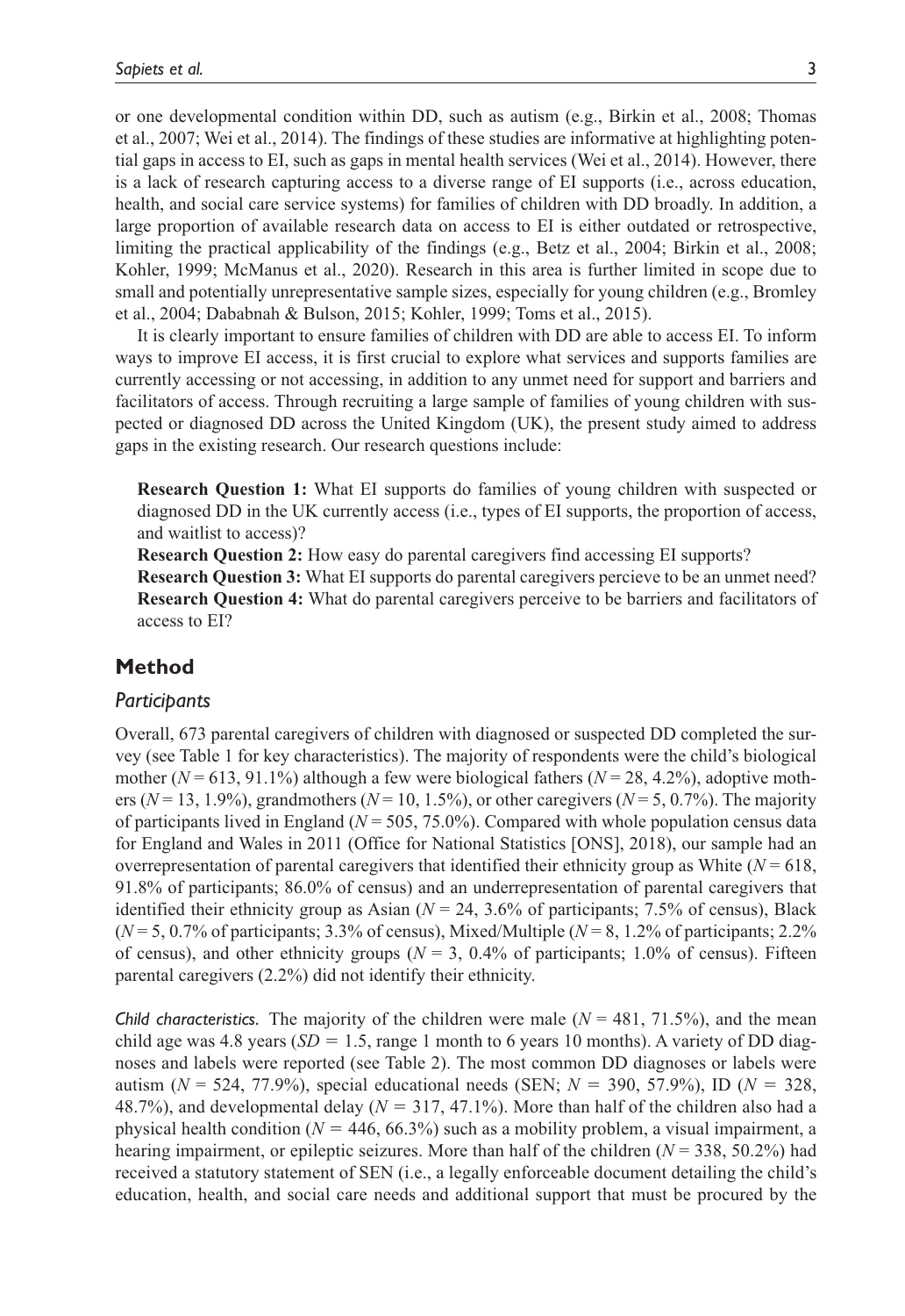| Participant characteristics ( $N = 673$ )     | Total $N$ $(\%)$                                                   |  |  |  |  |  |
|-----------------------------------------------|--------------------------------------------------------------------|--|--|--|--|--|
| Country of residence                          | 505 (75.0) England<br>71 (10.5) Northern Ireland<br>66 (9.8) Wales |  |  |  |  |  |
| Child gender                                  | 31 (4.6) Scotland<br>481 (71.5) male                               |  |  |  |  |  |
|                                               | 189 (28.1) female                                                  |  |  |  |  |  |
| Child physical health                         | 446 (66.3) $\geq$ l physical health problem                        |  |  |  |  |  |
|                                               | 227 $(33.7)$ < I physical health problem                           |  |  |  |  |  |
| Child statutory statement of SEN              | 338 (50.2) with a statutory statement                              |  |  |  |  |  |
|                                               | 134 (19.9) with a statement being developed                        |  |  |  |  |  |
|                                               | 31 (4.6) applied for but not received a statement                  |  |  |  |  |  |
|                                               | 120 (17.8) not applied for a statement                             |  |  |  |  |  |
| Child educational setting                     | 378 (56.2) mainstream                                              |  |  |  |  |  |
|                                               | 45 (6.7) mainstream in SEN unit                                    |  |  |  |  |  |
|                                               | 179 (26.6) special                                                 |  |  |  |  |  |
|                                               | $14(2.1)$ home                                                     |  |  |  |  |  |
|                                               | 55 (8.2) none                                                      |  |  |  |  |  |
| Parent gender                                 | 633 (94.1) female                                                  |  |  |  |  |  |
|                                               | 30 (4.5) male                                                      |  |  |  |  |  |
|                                               | 2 (0.3) other                                                      |  |  |  |  |  |
| Parent ethnicity group                        | 618 (91.8) White                                                   |  |  |  |  |  |
|                                               | 24 (3.6) Asian/Asian British                                       |  |  |  |  |  |
|                                               | 8 (1.2) Mixed/Multiple                                             |  |  |  |  |  |
|                                               | 5 (0.7) Black/African/Caribbean/Black British                      |  |  |  |  |  |
|                                               | 3 (0.4) Other                                                      |  |  |  |  |  |
| Parent marital status                         | 536 (79.6) living with a partner                                   |  |  |  |  |  |
|                                               | 132 (19.6) not living with a partner or single                     |  |  |  |  |  |
| Household education                           | 338 (50.2) $\geq$ l caregiver educated to degree level or higher   |  |  |  |  |  |
|                                               | $310$ (46.1) <1 caregiver educated to degree level                 |  |  |  |  |  |
| Household employment                          | 543 (80.7) $\geq$ caregiver in employment                          |  |  |  |  |  |
|                                               | $124$ (18.4) < I caregiver in employment                           |  |  |  |  |  |
| Household income poverty (OECD)               | 393 (58.4) $\leq$ poverty line                                     |  |  |  |  |  |
|                                               | 195 $(29.0)$ > poverty line                                        |  |  |  |  |  |
| Area-level deprivation (IMD)                  | 137 (20.4) ≤2 deciles (most deprived 20%)                          |  |  |  |  |  |
|                                               | 407 (60.5) $>3$ deciles                                            |  |  |  |  |  |
| Other children with disabilities in household | 189 (28.1) $\geq$ 1 other children with disabilities               |  |  |  |  |  |
|                                               | 477 (70.9) $<$ l other children with disabilities                  |  |  |  |  |  |
| Participant characteristics ( $N = 673$ )     | M (SD) range                                                       |  |  |  |  |  |
| Child age (years)                             | 4.8 (1.5) 0.1-6.9                                                  |  |  |  |  |  |
| Parent age (years)                            | 36.5 (6.7) 22-72                                                   |  |  |  |  |  |

**Table 1.** Participant Characteristics.

*Note.* OECD = Organization for Economic Co-operation and Development poverty indicator; IMD = Indices of Multiple Deprivation;  $SEN =$  special educational needs.

local government authority to meet these needs). It is important to note that not all children with SEN will have had their needs recognized through a statutory statement. More than half of the children (*N* = 378, 56.2%) attended a mainstream educational setting (i.e., school, preschool, and nursery).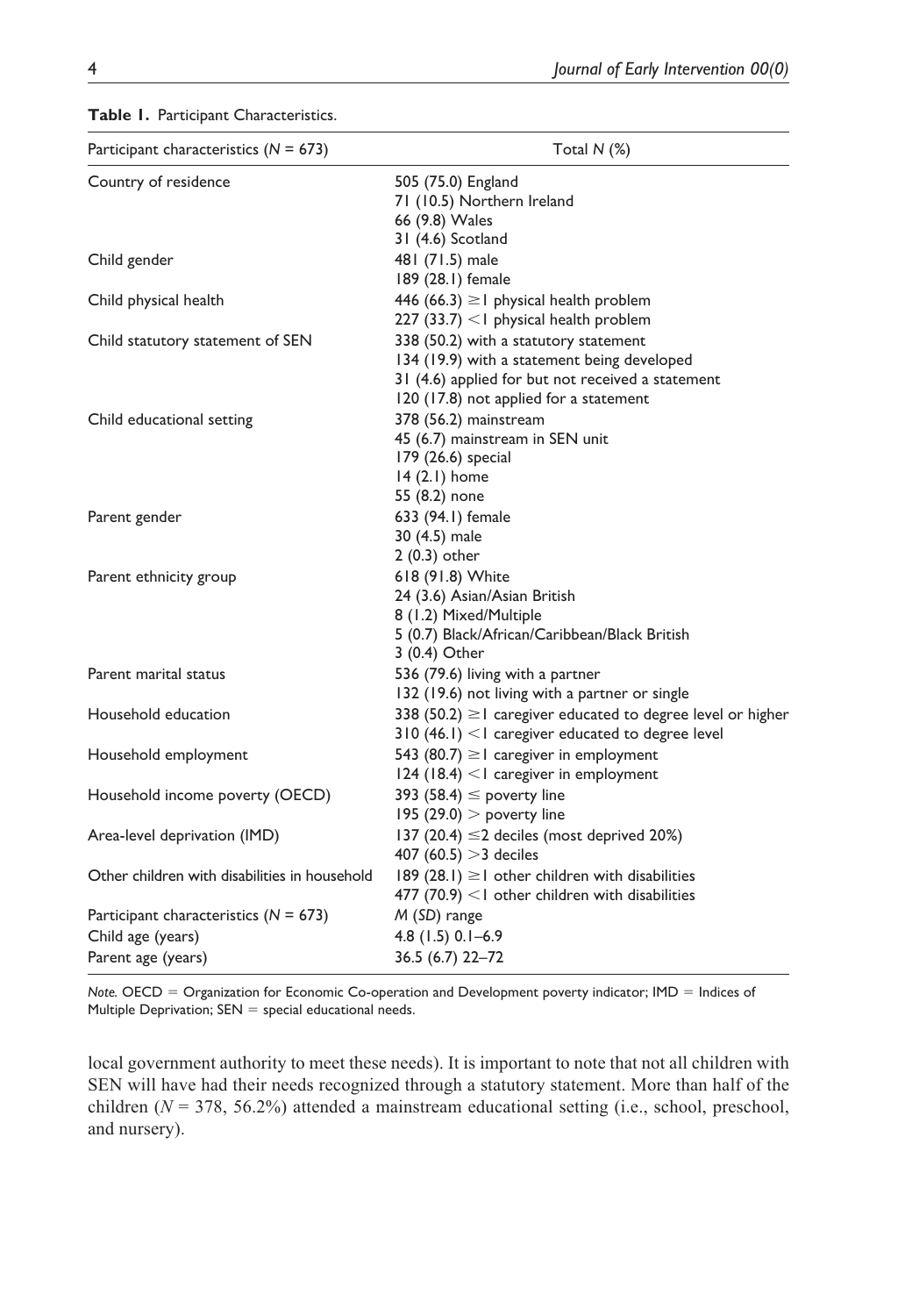| Developmental disability label           | Children<br>with label<br>$(N = 673)$ |      | Identification stage <sup>a</sup> |       |            |      |              |      |
|------------------------------------------|---------------------------------------|------|-----------------------------------|-------|------------|------|--------------|------|
|                                          |                                       |      | Diagnosed                         |       | Assessment |      | Waitlist     |      |
|                                          | N                                     | %    | N                                 | %     | N          | %    | $\mathsf{N}$ | %    |
| Intellectual disability                  | 328                                   | 48.7 | 225                               | 68.6  | 46         | 14.0 | 57           | 17.4 |
| Autism                                   | 524                                   | 77.9 | 340                               | 64.9  | 81         | 15.5 | 103          | 19.7 |
| Developmental delay                      | 317                                   | 47.1 | 252                               | 79.5  | 38         | 12.0 | 27           | 8.5  |
| Social communication disorder            | 214                                   | 31.8 | 115                               | 53.7  | 43         | 20.1 | 56           | 26.2 |
| Dyspraxia                                | 2                                     | 18.0 | 39                                | 32.2  | 29         | 24.0 | 53           | 43.8 |
| Cerebral palsy                           | 29                                    | 4.3  | 25                                | 86.2  | I          | 3.4  | 3            | 10.3 |
| Down syndrome                            | 54                                    | 8.0  | 54                                | 100.0 | 0          | 0.0  | 0            | 0.0  |
| Williams syndrome                        | 5                                     | 0.7  | 3                                 | 60.0  | I          | 20.0 |              | 20.0 |
| Fragile X syndrome                       | 7                                     | 1.0  | 4                                 | 57.I  | 2          | 28.5 |              | 14.3 |
| Attention deficit hyperactivity disorder | 123                                   | 18.3 | 22                                | 17.9  | 28         | 22.8 | 73           | 59.3 |
| Complex needs                            | 116                                   | 17.2 | 0                                 | 87.1  | 7          | 6.0  | 8            | 6.9  |
| Special educational needs                | 390                                   | 57.9 | 296                               | 75.9  | 57         | 14.6 | 37           | 9.5  |
| Other diagnosis or genetic syndrome      | 167                                   | 24.8 | 135                               | 80.8  | 24         | 14.4 | 8            | 4.8  |

**Table 2.** Child Developmental Disability Label and Identification Stage.

<sup>a</sup>For the identification stage, percentages in the table are proportions of children at each stage for the respective label. For example, 328 children had suspected or diagnosed intellectual disability, among those, 68.6% (225/328=0.6859) were diagnosed, 14.0% (46/328=0.1402) were in assessment, and 17.4% (57/328=0.1737) were on a waitlist.

### *Procedure*

Ethical approval was granted by the University of Warwick's Humanities and Social Sciences Research Ethics Committee (reference 57/17–18). Between September 2018 and May 2019, UK parental caregivers of children aged 0 to 6 years (from birth until the day before their seventh birthday) with suspected or diagnosed DD (developmental delay, ID, and/or autism) were invited to complete the survey anonymously. As there can be long delays to receive a DD diagnosis (especially autism diagnosis, e.g., Crane et al., 2016), parental caregivers of children with *suspected* DD were included. Prior research indicates parents often were the first to identify developmental delays and were generally correct in their assessment (e.g., Bellman et al., 2013). The child age range of 0 to 6 years was selected, consistent with our conceptualization of EI as the provision of formal support across service systems during early childhood (i.e., 0–6 years). Furthermore, this age range captured children whose DD was recognized following contact with education services, as in the UK it is only compulsory for children to begin full-time education following their fifth birthday.

Participants were recruited via social media and distribution via several UK organizations that worked with families of children with DD, such as charities, independent service providers, and specialist schools. The survey took approximately 30 minutes to complete and was available online (hosted by  $\text{Snap}^{\text{TM}}$  Surveys) or by surface mail, according to participant preference. In the online survey, all questions were optional except for "child age." The survey was available in the English language only. As the survey was shared widely (social media and various organizations) and participation was both anonymous and voluntary, it was not possible to ascertain the survey response rate. Participation was anonymous to reduce potential concerns regarding support from services being impacted by participation. No incentives were provided for participation or survey completion.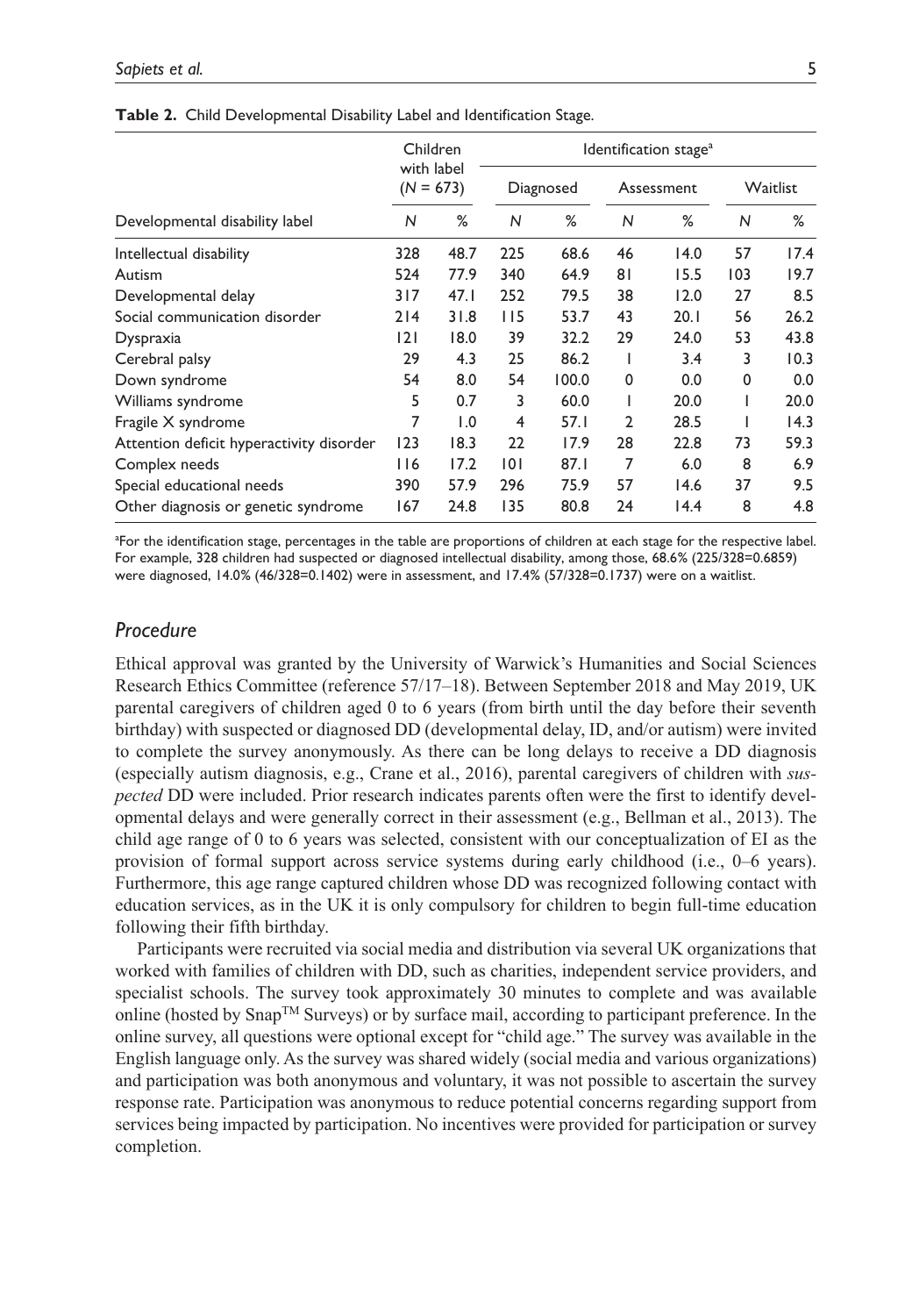### *Survey Development and Measures*

Data on access to EI supports and child and family characteristics were collected in the survey. The survey was developed by the authors with input from a group of key stakeholders, including parental caregivers of children with DD, EI professionals, and charity organizations that worked with families. Prior to distribution, the survey was piloted with four parental caregivers of children with DD and adapted based on their feedback (e.g., the terminology used, clarity of questions, length). Parental caregivers who piloted the survey were specifically recruited through a charity organization for this purpose, as they had young children with DD and experience of access to EI supports in the United Kingdom. A copy of the survey is available from the first author on request.

*Access to support.* Access to support was measured in several ways to capture access to various EI supports (e.g., professionals, services, interventions). A comprehensive list of 49 EI support sources was included in the survey. The list was developed with input from a group of key stakeholders (see above) and described professionals and services in the UK context at the time of data collection. EI support sources were presented in three groups. The first group included 27 key professionals across health, education, and social care services, such as general medical practitioner (i.e., a community-based medical doctor that specialized in general practice and the treatment of common medical conditions in primary care), occupational therapist, school staff, social worker, and respite carer (see Table S1 in the Supplemental Materials available online). The second group included 10 additional health specialists, such as neurologist, ophthalmologist, and podiatrist (see Table S2 in the Supplemental Materials available online). The third group included 12 other supports, such as parent groups, telephone helplines, websites, and children's centers (see Table S2).

Participants reported their family's contact with each of the 27 key professionals (yes/no/on a waitlist/not sure) in the preceding 12 months. For the 10 additional health specialists and 12 other supports, participants only reported whether their family had been in contact with these in the preceding 12 months.

If the participant reported they *had not* accessed support from any of the 27 key professionals in the past 12 months, they were later asked if they *had* wanted support from that professional (yes/no). Unmet need was defined as support wanted but not accessed (i.e., if the participant reported they had not accessed support from the professional *and* wanted support from the professional). A total count of unmet need for supports was the sum of professionals the participant wanted but had not accessed (possible range 0–27).

If a participant reported they *had* accessed support from any of the 27 key professionals in the past 12 months, they were later asked to rate the ease of access to that professional on a 5-point Likert-type scale, where 1 was "very difficult" and 5 was "very easy."

Participants were also asked if, in the past 12 months, their child had received any interventions to support their development or they themselves had received interventions to support them as parental caregivers (yes/no). A few interventions were listed as examples to help participants complete the question (e.g., Early Bird, Hanen<sup>®</sup>, Incredible Years<sup>®</sup>, Triple  $P^{TM}$ , Applied Behavior Analysis [ABA], SCERTS®, TEACCH®, therapy, counseling). If a participant responded "yes," they were asked to list interventions received in a free-text response box. These responses were analyzed to identify whether the intervention mentioned was a packaged intervention program that was additional to the 49 EI supports covered in the quantitative part of the survey (see below, Analysis).

Participants were also asked to describe up to three things that had made it difficult for their family to access support (i.e., barriers) and up to three things that had helped their family access support (i.e., facilitators). These responses were analyzed to identify barriers and facilitators of access to EI (see below, Analysis).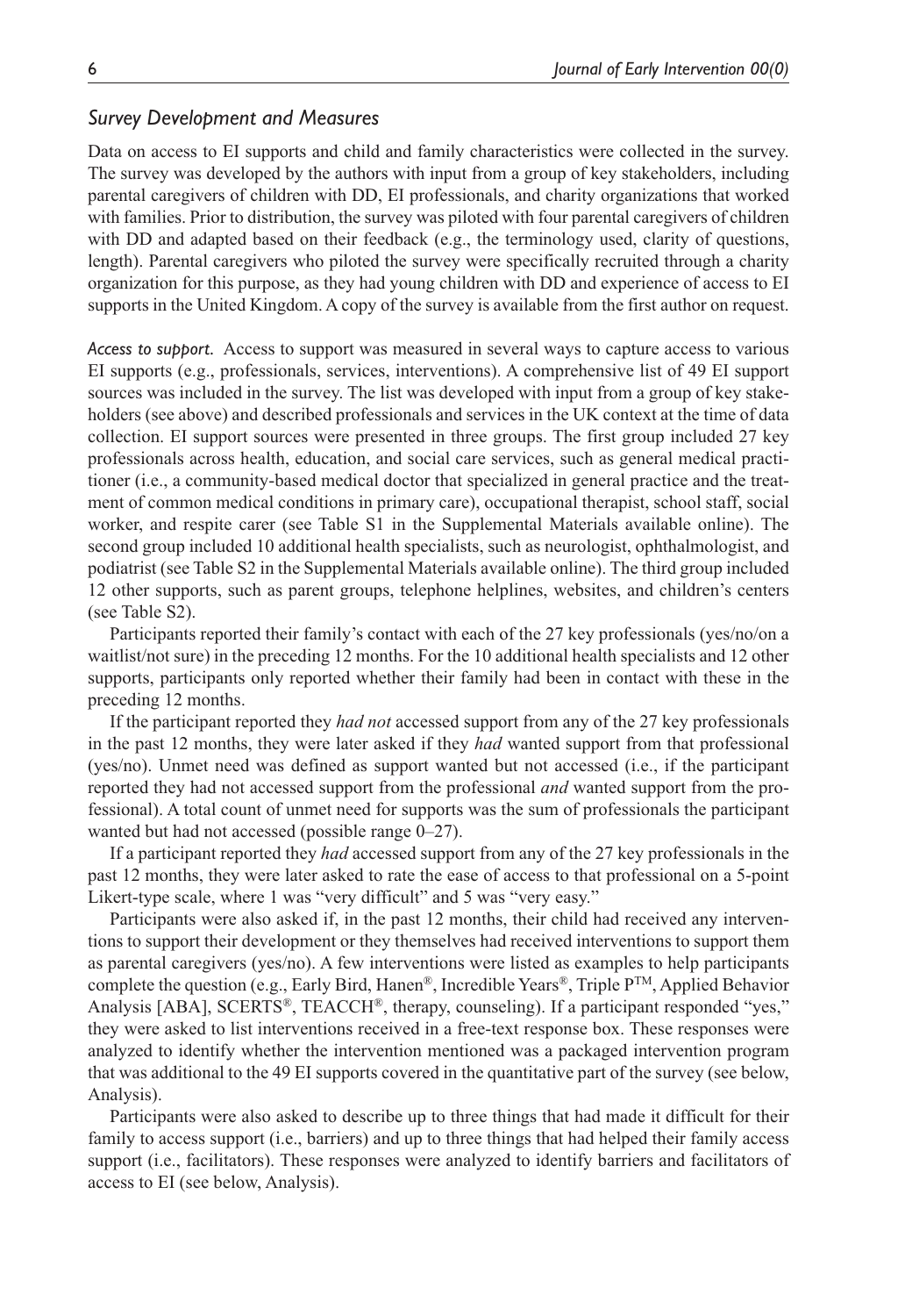*Child and family characteristics.* Data were gathered in the survey on the variables reported in Table 1. For child DD, participants identified any DD labels professionals had told them their child had (or might have had) from a list of 12 (see Table 2). In addition, there was a free-text response box where participants reported any other diagnoses or genetic syndromes. Participants also reported on the identification stage of applicable DD labels (i.e., if they were waiting for an assessment, going through an assessment, or had received the diagnosis).

A self-identification measure of ethnicity recommended by the UK ONS was used, comprised of 18 responses across five ethnicity groups (Asian, Black/African/Caribbean, Mixed/Multiple, White, and Other; Potter-Collins, 2011). Family income was equivalized using the modified Organization for Economic Co-operation and Development (OECD, n.d.) scale. Income poverty was measured using the OECD's definition: families with an income below 60% of the UK median equivalized income (£28,400 at the time of data collection; ONS, 2019) were classified as living in poverty. Using zip codes, neighborhood deprivation was ascertained from the UK Indices of Multiple Deprivation (IMD) scores, comprised of seven deprivation domains (income, employment, education, health, crime, housing, and living environment; UK Government, 2019). Neighborhood deprivation was dichotomized to identify participants who lived in the 20% most deprived areas of their UK country (i.e., IMD deciles 1–2) versus participants who lived in less deprived areas (i.e., IMD deciles 3–10).

#### *Analysis*

Data from online and hard-copy surveys were collated into a single database. Descriptive statistics were calculated for quantitative data. Free-text responses on interventions accessed were analyzed to identify participants who had accessed a packaged intervention, defined as a multi-session support package. Inclusion criteria for responses to be coded as a packaged intervention were: (a) specific intervention program named (e.g., *"Triple P Stepping Stones" "SCERTS" "Incredible Years Course" "ABA 12 week program" "Funded and did the TEACCH train program myself" "PECS [Picture Exchange Communication System]"*) or (b) clear indication of multiple-session support additional to those covered in the quantitative part of the survey (e.g., *"Play therapy sessions" "Art therapy" "Counselling for Carers. . .10 sessions" "Two sessions with a family therapist"*).

Exclusion criteria for responses to be coded as a packaged intervention were: (a) multiplesession support covered in the quantitative part of the survey, where there was no indication of an additional packaged intervention (e.g., *"Speech and language therapy" "Portage" "Physiotherapy" "Occupational therapy" "Sure start"*), (b) single session or one-off support (e.g., *"EHCP [education, health and care plan, i.e., statutory statement of SEN in England] Workshop" "Sleep Training Study day" "Sensory Workshop" "Specialist teacher came in to give advice about what to put in place"*), (c) support provided without the mediation or involvement of a service or professional (e.g., *"I did a lot of work unsupported by professionals by reading books and watching videos online and then used this to help my daughter. . .Hanen's Talkability for Verbal Autistic Children"*), and (d) no intervention program named or vague response (e.g., *"At school only" "Behavior support"*).

Framework analysis, a rigorous and systematic qualitative analysis approach comprised of several distinct but interrelated stages (i.e., familiarization, identifying a framework, indexing and charting data, mapping, and interpretation; Ritchie & Spencer, 1994; Ward et al., 2013), was used to explore barriers and facilitators of EI access. The first step, familiarization with the data, involved reading all responses. Next, a framework was identified, namely, our existing framework of factors influencing access to EI (Sapiets et al., 2021), to organize the data in a meaningful and manageable way. Subsequently, data were charted according to the type of effect (barrier or facilitator) and the factor level (family, service, intersection, or contextual; see above,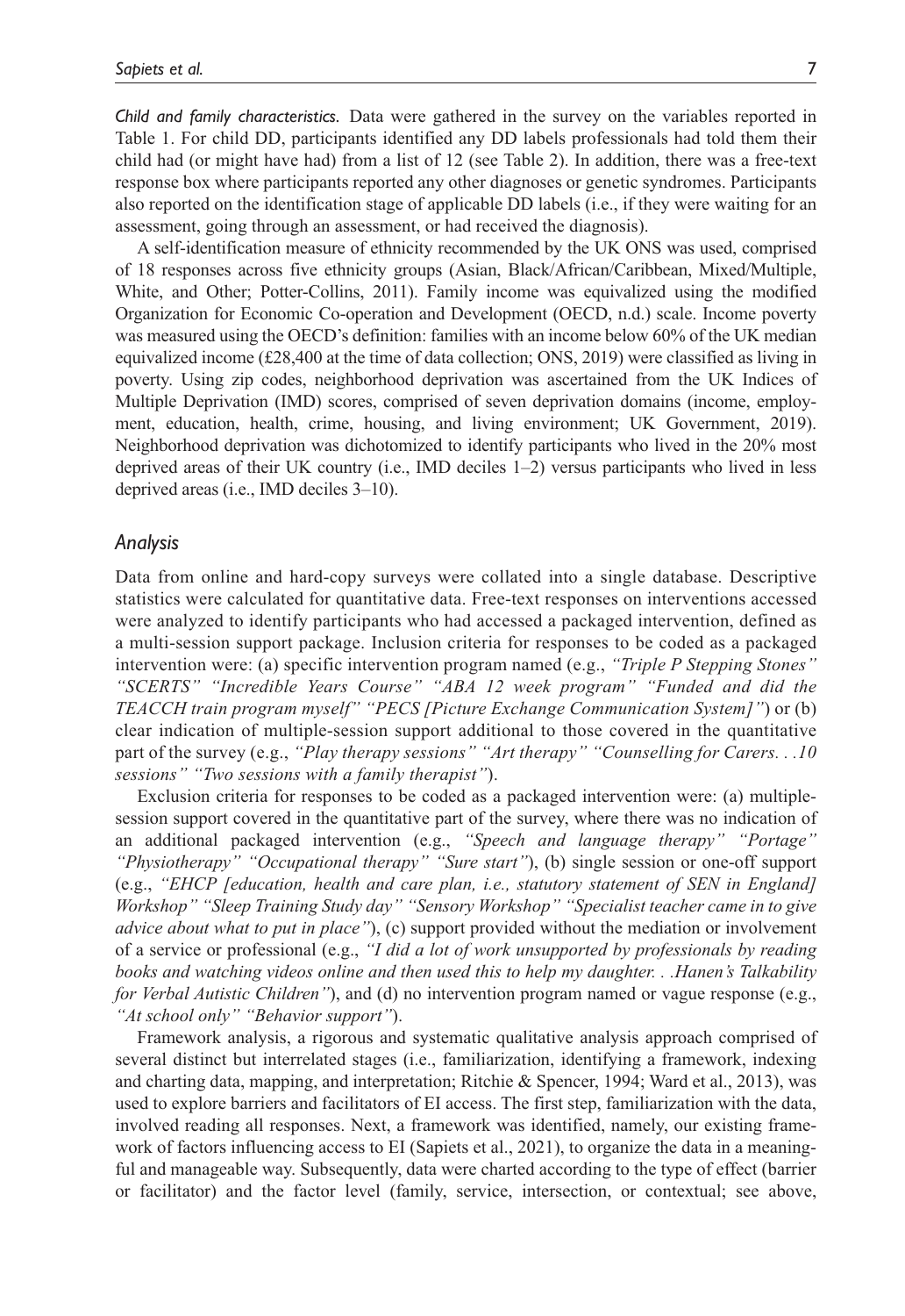Introduction; Sapiets et al., 2021). Prior to analysis, the first author developed a comprehensive a priori coding scheme based on the framework of factors influencing access to EI (Sapiets et al., 2021) to identify barriers and facilitators of access across factor levels. A bottom-up approach was then used to code the charted data; the authors delineated prominent barriers and facilitators that emerged from the data. During data analysis, the coding scheme was iteratively reviewed and revised by the authors. Where similar barriers or facilitators emerged, codes were merged into an overarching barrier or facilitator code, if appropriate. For example, "knowledgeable professionals" and "positive engagement with professionals" codes were integrated into an overarching "supportive and competent professionals" facilitator code.

We counted the frequency of mentions of barrier or facilitator codes by participants rather than the frequency of participants who reported the code, as this captured instances where participants described multiple things that impacted their access related to one overarching barrier or facilitator. For example, one participant reported *"Waiting lists"* and *"Long forms to fill in"* were barriers of access, which were both coded as service-level barriers (i.e., reflected two mentions of this barrier). If a participant reported the exact same barrier or facilitator multiple times, this was only counted once. For example, one participant reported *"No groups for her [my daughter] to go to"* twice, which was coded as a service-level barrier once (i.e., reflected one mention of this barrier). If we had counted the number of participants that reported a barrier or facilitator this would not have adequately reflected the data because not all participants provided data in this section as the questions were voluntary. Also, although participants were asked to provide up to three barriers and up to three facilitators, participants were able to report as many as they wanted rather than a fixed number, as responses were collected via free-text response boxes. Therefore, we counted the frequency each barrier or facilitator was reported among participants who provided data in this section, as this more accurately reflected the relative importance of specific barriers or facilitators.

A subset of the data  $(N = 80$  participants, 11.9%) was independently coded by two of the authors, and interrater reliability was calculated based on the percentage of agreement for the codes identified and Cohen's κ (Cohen, 1960). There was substantial interrater reliability for the codes identified (mean agreement 87.2%, range 84.5–90.3%, mean  $\kappa = 0.74$ , range  $0.49 - 0.93$ ).

### **Results**

#### *Access to EI Support Sources*

All participants provided data on their family's access to a range of EI support sources, including access to professionals, services, and interventions.

*Access to interventions.* Less than one-third of participants (*N* = 197, 29.3%) reported they or their child had received an intervention in the preceding 12 months, either to support child development or the participant in their role as parental caregiver.

Using our coding scheme (see above, Analysis), free text responses from less than one-fifth of participants  $(N = 127, 18.9\%)$  described access to a packaged intervention, supplemental to contact with the 49 formal support sources (i.e., professionals and services) described below. A wide range of packaged interventions were reported by participants. The most frequently reported packaged interventions were: Early Bird, ABA, Hanen Programs®, Triple PTM Parenting Programs, TEACCH®, Incredible Years®, See and Learn<sup>TM</sup>, SCERTS ®, and talking therapy or counseling (see Table S3 in the Supplemental Materials available online).

*Access to professionals and services.* Of the 49 formal EI support sources listed in the survey (i.e., professionals, services), supports accessed by the highest proportion of participants were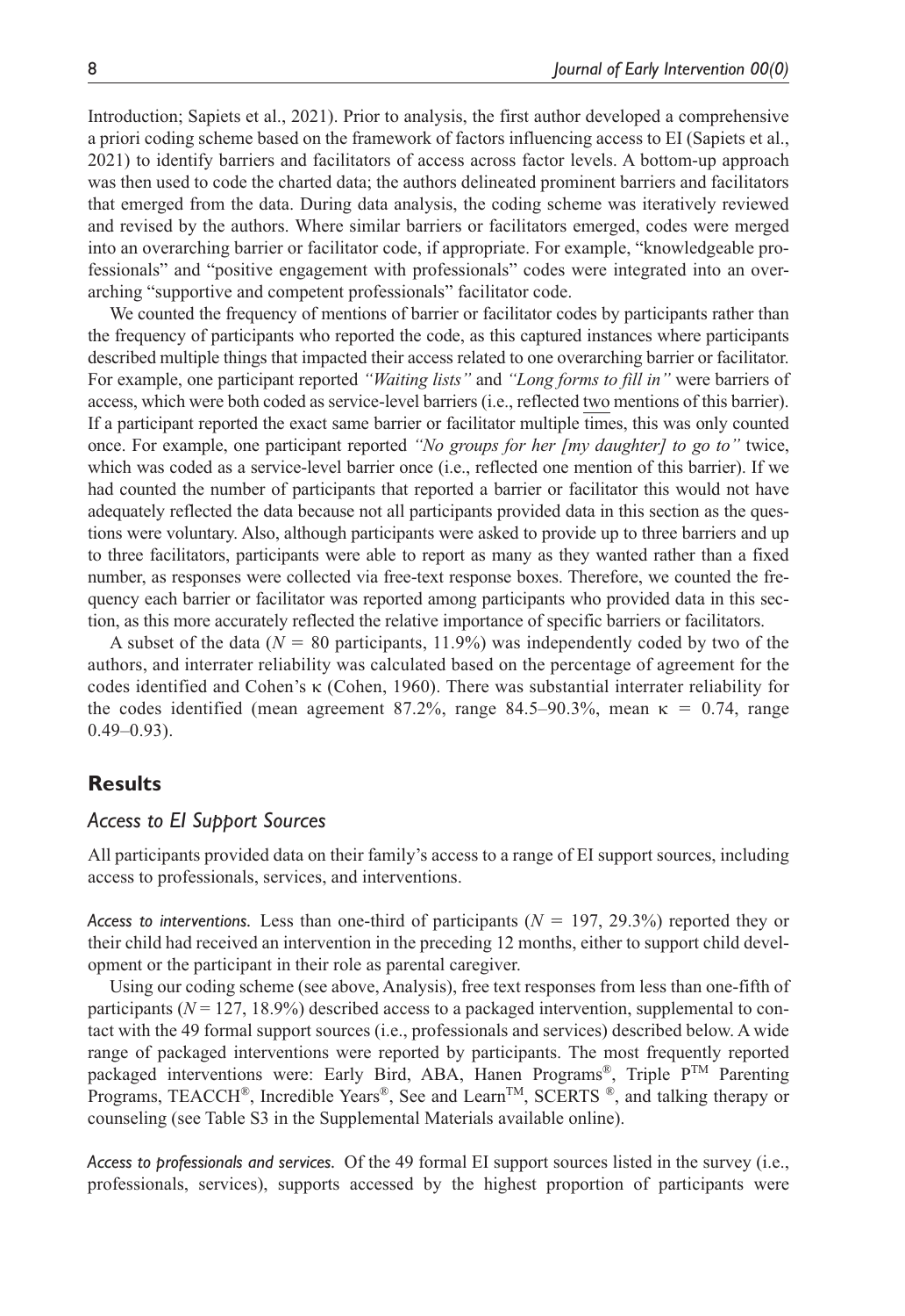pediatrician ( $N = 569$ , 84.5% of participants accessed), speech and language therapist ( $N = 567$ , 84.2%), general medical practitioner (*N* = 530, 78.8%), dentist (*N* = 511, 75.9%), and school staff (*N* = 482, 71.6%). Supports accessed by the smallest proportion of participants were: foster carer  $(N = 7, 1.0\%)$ , podiatrist  $(N = 26, 3.9\%)$ , endocrinologist  $(N = 26, 3.9\%)$ , support to manage direct payments independent from the local (government) authority (*N* = 38, 5.6%), and independent support advisor ( $N = 40, 5.9\%$ ). Data on participants' access to the 49 support sources are presented in full in Tables S1 and S2 in the Supplemental Materials available online.

*Waitlist to access professionals.* Approximately one-third of participants  $(N = 221, 32.8%)$  were on a waitlist for at least one of the 27 key professionals ( $M = 0.6$  key professionals,  $SD = 1.1$ , range 0–11; Table S1). Professionals with the highest proportion of participants on a waitlist to access were: occupational therapist ( $N = 47, 7.0\%$ ), educational psychologist ( $N = 46, 6.8\%$ ), staff from a team or service responsible for assessing SEN  $(N = 30, 4.5\%)$ , mental health professional  $(N = 30, 4.5\%)$ , and sleep practitioner  $(N = 23, 3.4\%)$ .

*Unsure of access to professionals.* Almost one-quarter of participants  $(N = 162, 24.1%)$  were "not sure" if they had accessed support from at least one of the 27 key professionals. Professionals with the highest proportion of participants unsure of access were: family support worker  $(N = 28, 4.2\%)$ , staff from a team or service responsible for assessing SEN  $(N = 27, 4.0\%)$ , behavior specialist (*N*  $= 27, 4.0\%$ ), advocate (*N* = 21, 3.1%), and independent support advisor (*N* = 21, 3.1%).

# *Unmet Need for EI Supports*

More than three-quarters of participants  $(N = 508, 75.5\%)$  reported a perceived unmet need for at least 1 of the 27 key professionals  $(M = 3.2$  key professionals,  $SD = 3.2$ , range 0–17; Table S1). Of participants who had not accessed the respective professional (not the total sample), professionals associated with the highest perceived levels of unmet need were: occupational therapist  $(N = 136, 52.9\%$  of participants who had not accessed an occupational therapist), educational psychologist ( $N = 131, 52.8\%$ ), staff from a team or service responsible for assessing SEN ( $N =$ 83, 52.2%), behavior specialist (*N* = 232, 43.0%), and pediatrician (*N* = 28, 40.0%).

## *Ease of Access to EI Supports*

Mean ease of access ratings for the 27 key professionals were between 2.3 and 3.8 (possible range 1–5; Table S1). Professionals with the highest ease of access ratings were: foster carer  $(M = 3.8, SD = 1.0)$ , dentist  $(M = 3.8, SD = 1.0)$ , charity worker  $(M = 3.7, SD = 1.1)$ , optician  $(M = 3.7, SD = 1.0)$ , and advocate  $(M = 3.6, SD = 1.2)$ . Professionals rated the least easy to access were: mental health professional  $(M = 2.3, SD = 1.3)$ , social worker  $(M = 2.4, SD = 1.3)$ , staff from a team or service responsible for assessing SEN  $(M = 2.6, SD = 1.2)$ , home support staff ( $M = 2.6$ ,  $SD = 1.3$ ), and behavior specialist ( $M = 2.6$ ,  $SD = 1.3$ ).

## *Barriers and Facilitators of Access to EI*

Barriers to EI access were identified from participants' descriptions of things that made it difficult for their family to access support. Facilitators of access to EI were identified from participants' descriptions of things that helped their family access support.

*Barriers.* Six overarching barriers were identified (see Table S4 in the Supplemental Materials available online), which covered service, family, and intersection factor levels. Barriers with the highest count of mentions by participants were: service-level barriers (e.g., insufficient resources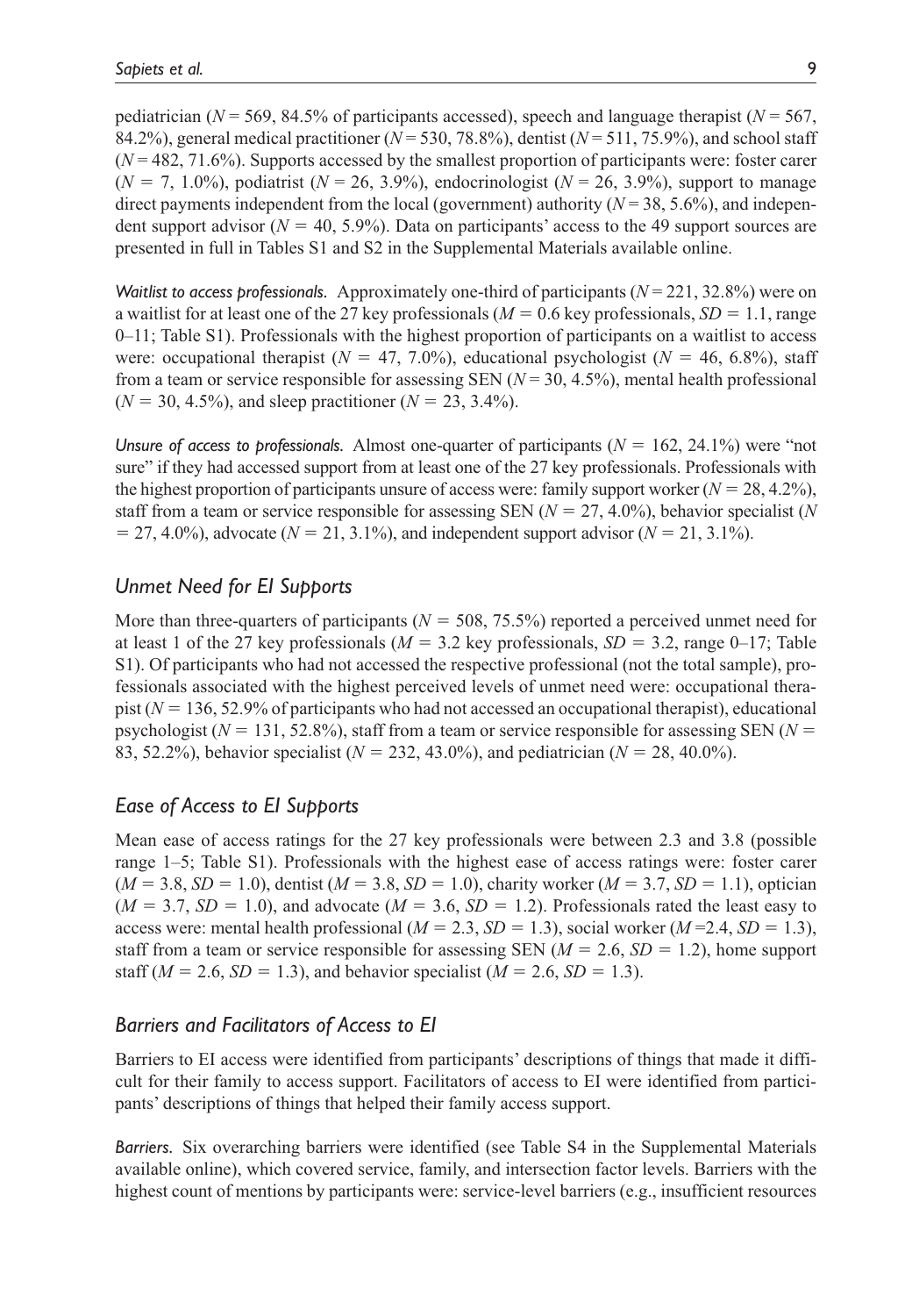and capacity, adverse or inflexible service features, and lack of continuity;  $N = 711$  mentions), unhelpful professionals (e.g., negative engagement styles, obstructive actions, limited knowledge;  $N = 225$ ), complex service system (e.g., lack of service coordination or collaboration, absence of information on services;  $N = 190$ ), and parental caregiver barriers (e.g., limited knowledge, other responsibilities, time constraints, lack of resources or support from family and peers; *N* = 133; Table S4). A small group of participants (*N* = 64, 9.5%) reported no barriers of access to EI.

*Facilitators.* Seven overarching facilitators were identified (see Table S5 in the Supplemental Materials available online), which covered service, family, and intersection factor levels. Facilitators with the highest count of mentions by participants were: supportive and competent professionals (e.g., positive attitudes and engagement styles, proactive support, knowledgeable;  $N =$ 151 mentions), empowered parental caregivers (e.g., resources, skills, proactive behaviors, knowledge;  $N = 133$ ), peer and family support ( $N = 127$ ), and accessible services (e.g., accessible features of service delivery, flexibility, provision of resources, availability, continuity;  $N =$ 119; Table S5). More than one-fifth of participants (*N* = 154, 22.9%) did not identify any facilitators of access to EI.

### **Discussion**

The present study provides comprehensive data on current levels of access to EI and supports among a large sample of families of young children with suspected or diagnosed DD in the UK. Our findings show families of young children with DD access support from a diverse array of professionals and services across education, health, and social care (similar to Maltais et al., 2020). However, only a small proportion of families access packaged interventions that are generally considered internationally to constitute the core of EI provision. There was also variation in families' access to support.

Access to primary health services (i.e., general medical practitioner, health visitor, dentist, and optician) was high. There was a low proportion of participants on a waitlist for primary health services and unmet need for these services was low. Primary health services were also rated easy to access. These findings may reflect the fact that primary health services are universally free in the UK. Moreover, these services do not require a referral to access and are community-based (i.e., provided in local settings, including at home). High levels of primary health service access may also reflect the increased prevalence of health conditions among children with DD (Allerton et al., 2011). In addition, primary health services in the UK are a gateway to more specialist services, as referrals from primary care are often required to access specialist services. Therefore, repeated contact with primary care services may be a necessity for families to obtain referrals to diagnostic or other specialized services (e.g., Crane et al., 2016; Zuckerman et al., 2015).

Access to specialized health services was less straightforward, which may reflect the diverse range of specialized supports covered in our survey and the variety of settings in which these can be delivered (e.g., community, hospitals, and specialist centers). Pediatrics and speech and language were accessed by the highest proportion of families, which is likely due to their key roles in DD assessment and EI provision in the UK. Previous research indicates communication development concerns facilitate both parental support seeking and professional referral to EI (Sapiets et al., 2021). Furthermore, communication delays are reported as the most common reason for entry into EI programs (Sapiets et al., 2021), which may explain the high access to speech and language in our study. This may also be due to the high proportion of children with suspected or diagnosed autism in our sample, as speech and language therapy is one of the most common intervention approaches for children with autism in the UK (Denne et al., 2018). Furthermore,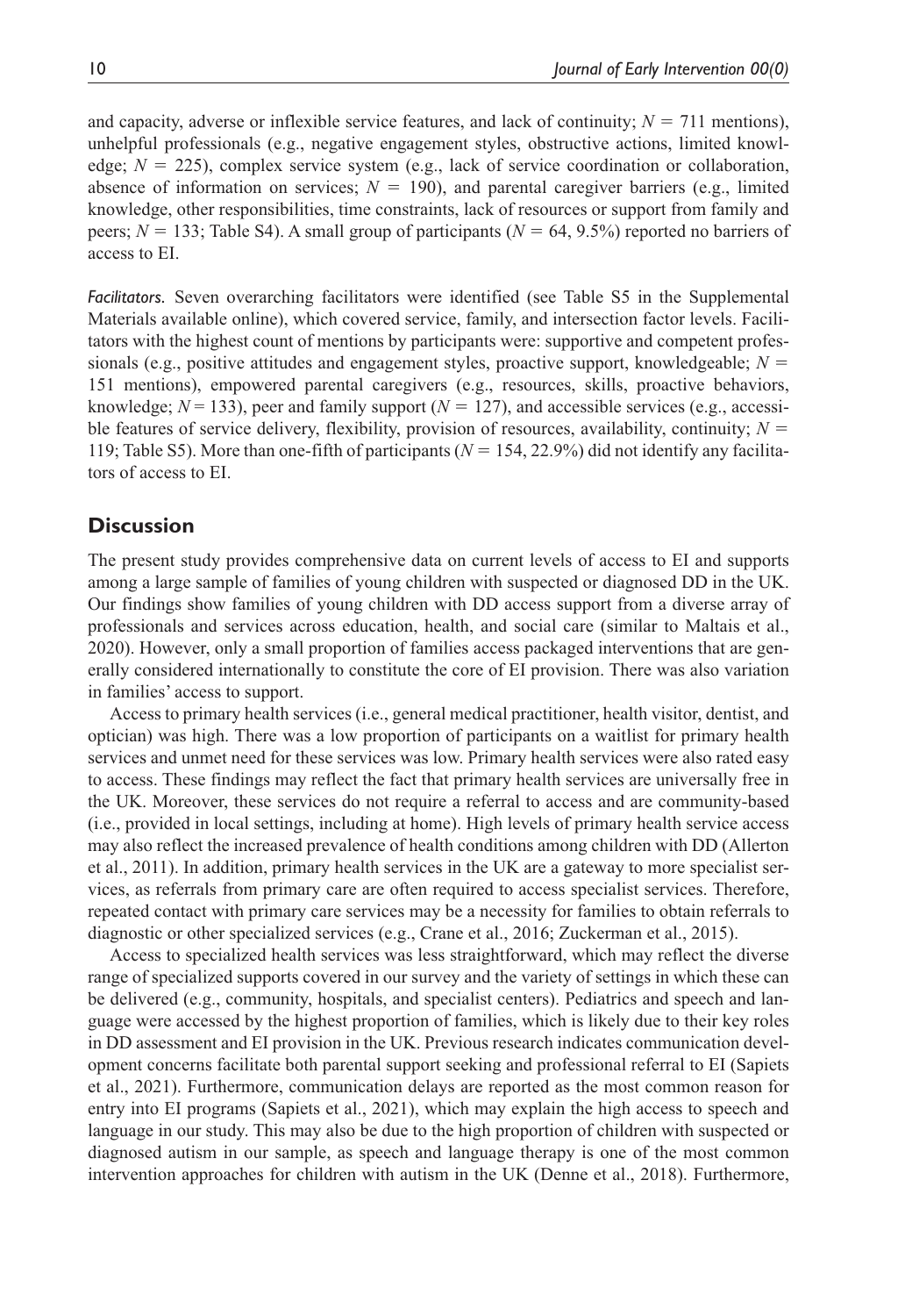several packaged interventions reported by participants in the present study were predominantly communication-focused (e.g., Early Bird, Hanen Programs®, TEACCH®, See and Learn<sup>TM</sup>, SCERTS®, MakatonTM courses for caregivers, Pediatric/Pre-school Autism Communication Therapy,  $\text{PECS}^{\circledast}$ ). Despite high access, pediatrics and speech and language were rated as being relatively difficult to access, which potentially reflects a high demand for these services or difficulty obtaining a referral to them. The importance of speech and language support emerged in participants' free-text responses, as several reported paying for private services or access through other services (e.g., children's center, school). In addition, several participants reported limited capacity (or complete absence) of publicly funded speech and language services was a barrier, which may be suggestive of variation in public speech and language service provision.

Educational psychology and occupational therapy were accessed by around half of the participants. In comparison to other professionals, there was a high proportion of participants both on a waitlist and reporting an unmet need for these. Educational psychologists in the UK generally assess children's learning and development using psychological approaches and techniques, in addition to supporting children, their families, and schools to promote children's emotional and social wellbeing. The role of educational psychologists in the UK is similar to that of school psychologists in other countries, but they are not typically school-based in the UK. Instead, educational psychologists are positioned at the level of the local educational authority and require a referral to access their services. It is likely these supports are in high demand for families of children with DD, due to the nature of the difficulties associated with DD. However, our findings highlight potential failures across UK service delivery to meet these needs. Similar to speech and language, participants reported limited capacity (or absence) of publicly funded educational psychology or occupational therapy was a barrier, in addition to difficulties obtaining referrals and inflexible entry criteria (e.g., age, diagnosis, catchment area). In contrast, participants reported their ability to fund these services privately was a facilitator.

Access to mental health and sleep practitioners was low, and there was a moderately high waitlist plus relatively high level of unmet need reported for these. This finding is consistent with previous UK research (Bromley et al., 2004; Toms et al., 2015). Of all professionals listed in the survey, mental health professionals were rated the most difficult to access. Difficulties accessing these services may reflect the complex, multifactorial nature of mental health and sleep disorders in children with DD and a general lack of knowledge of this among professionals, which is further confounded by a limited capacity of specialist services (Read & Schofield, 2010; Royal College of Psychiatrists [RCP], 2016; Sutton et al., 2019). Previous research demonstrates an inadequate capacity of mental health services to serve children with or without DD (Toms et al., 2015). In the UK, children may be excluded from mainstream mental health services due to the presence of DD or challenging behavior; or excluded from DD services if they do not have the "right" diagnosis (RCP, 2016). Conflict between services regarding entry criteria, terminology, or provision can result in "families being left stranded between services" (RCP, 2016, p. 14).

Access to education was generally high. Equally, access to teams in services that are responsible for assessing SEN was high, but these also had a high proportion on a waitlist and high levels of unmet need. Formal identification of SEN is often a requirement to access specialist EI support in the UK, and so these services are often crucial. Barriers of access to teams that assess SEN reported by participants included: insufficiently resourced services, complex processes, extensive delays and waiting times, unsupportive or obstructive professionals, and having to "fight" to access support (e.g., parents' commented *"Cuts in SEN" "waiting times for the EHC [education health and care needs] assessment and draft and communication from the LA [local (government) authority] is appalling"*). Similar barriers of access to SEN assessment and subsequent provision in England were found by Cullen and Lindsay (2019).

In the United States, early childhood special education is a key aspect of EI provision (Reichow et al., 2016). While some educational supports in the UK are similar (e.g., Portage, specialist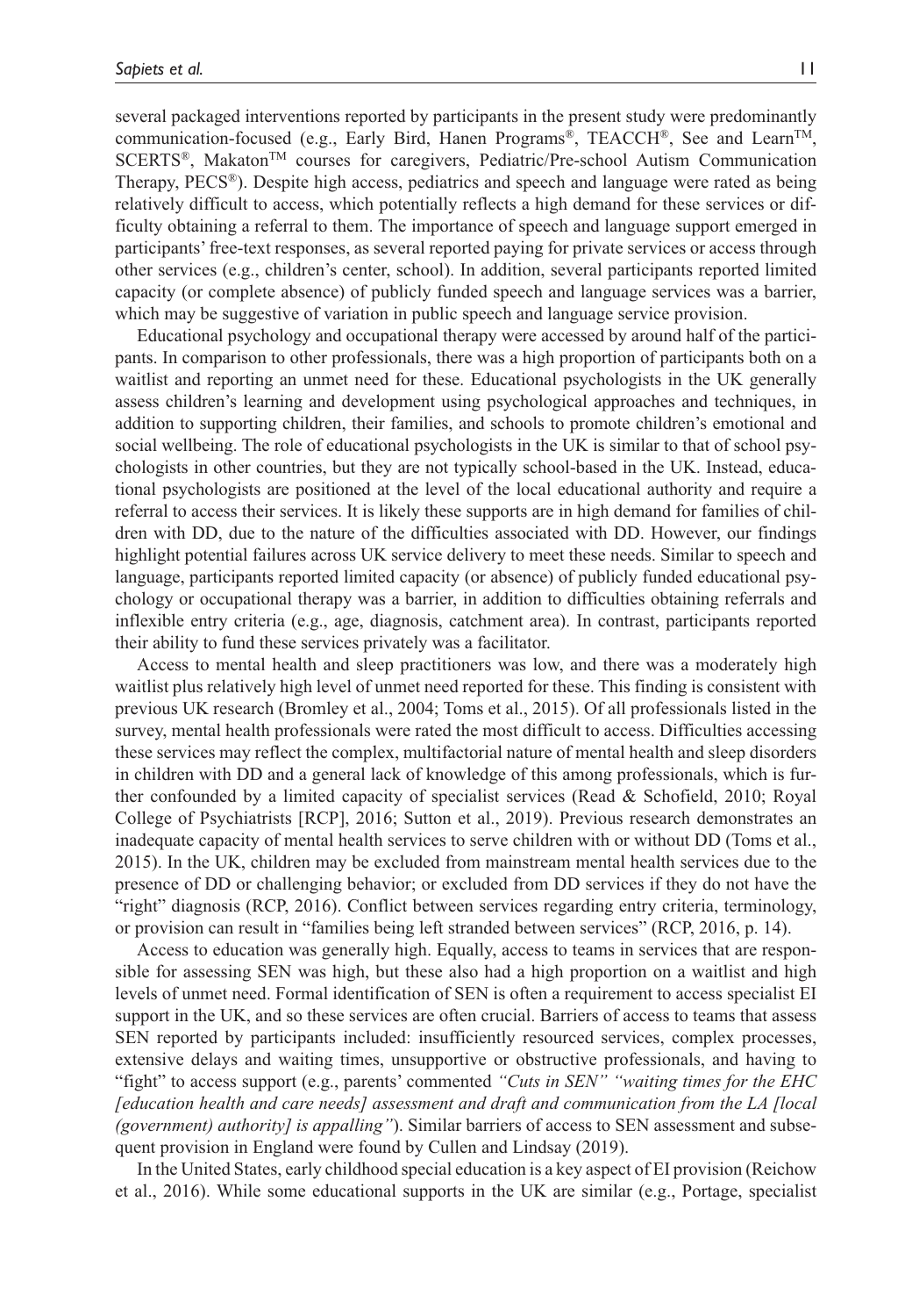educational provision, educational psychology, educational interventions), there is no direct comparison. Therefore, there may be scope to expand early childhood special education in the UK. The majority of children in the present study attended a mainstream educational setting, rather than a specialist school or SEN unit within a mainstream school. While this is promising in terms of inclusion, it may indicate limited educational support if the mainstream provision has insufficient resources or expertise (e.g., parents' reported *"Lack of funding at schools to provide additional support while waiting for a diagnosis" "Lack of understanding at first mainstream primary school"*). Participants free-text responses on interventions accessed indicated that several children had accessed these at school (e.g., parents' reported *"School do TEACCH and other specialist interventions"* "*ABA therapy, speech therapy and play therapy—all at special school"* "*We managed to get our child in a school that has taken on the Hanen method, is also taking on SCERTS"*). While this demonstrates the potential importance of school for access to intervention programs, it also highlights a potential gap in provision for younger children. This finding needs to be interpreted with caution as participants were not directly asked to specify *where* EI support sources were accessed.

Services offering support for families appeared to be a challenge to access, which may represent a key gap in provision in comparison to services directly focused on children (cf. Turnbull et al., 2007). Access to home support, respite, and family support workers was low, and around one-fifth of the total sample perceived these as an unmet need. This is likely an underrepresentation, as families are often not aware of the availability or importance of family-focused supports in comparison to child-focused supports (Harbin et al., 2000; Turnbull et al., 2007). As social workers typically link families to family-focused services (or act as gatekeepers), these findings may in part be explained by the low rate of access to (and reported difficulty of accessing) social workers in our sample. This is supported by previous evidence of an association between a lack of contact with a social worker and lower awareness of respite services among parental caregivers of children with ID in the UK (Chadwick et al., 2002).

Similarly, access to social work for families of children with DD has been reported as problematic by practitioners (Okumura et al., 2018). Participants in the current study reported limited capacity of and increasing thresholds to access family-focused supports were barriers (e.g., one parent reported "*Told we didn't need [respite and personal budget] as we are not in crisis and doing very well"*), which contradicts the very principles of EI (i.e., preventive support). Low rates of access to family-focused EI support are especially concerning, considering the provision of child-focused supports alone may not be as effective at improving child development.

Access to interventions, especially packaged interventions, was considerably low. Furthermore, there was substantial variation in the interventions reported by participants, which covered a range of child-focused (e.g., ABA, SCERTS®), parent-focused (e.g., parenting courses, counseling), and family-focused (e.g., family therapy) supports. This may partly be due to the question used to capture intervention access; the question was intentionally broad to capture the wide range of interventions that can be provided to children with DD and their families. Our findings may not thoroughly reflect participants' levels of access to packaged interventions, as participants were required to name interventions their family had accessed in a free-text response box. This relied on participants being aware of (and able to recall) interventions. Eight of the most frequently reported packaged interventions were included as examples listed in the question (Early Bird, ABA, Hanen Programs<sup>®</sup>, Triple  $P^{TM}$ , TEACCH<sup>®</sup>, Incredible Years®, SCERTS®, and talking therapy or counseling), although other examples listed were not reported by any participants (Early Intensive Behavioral Intervention, Parents Plus Early Years Program, and CAN parent). Nonetheless, a considerable number of additional packaged interventions were reported by participants (e.g., See and Learn<sup>TM</sup>, Cygnets,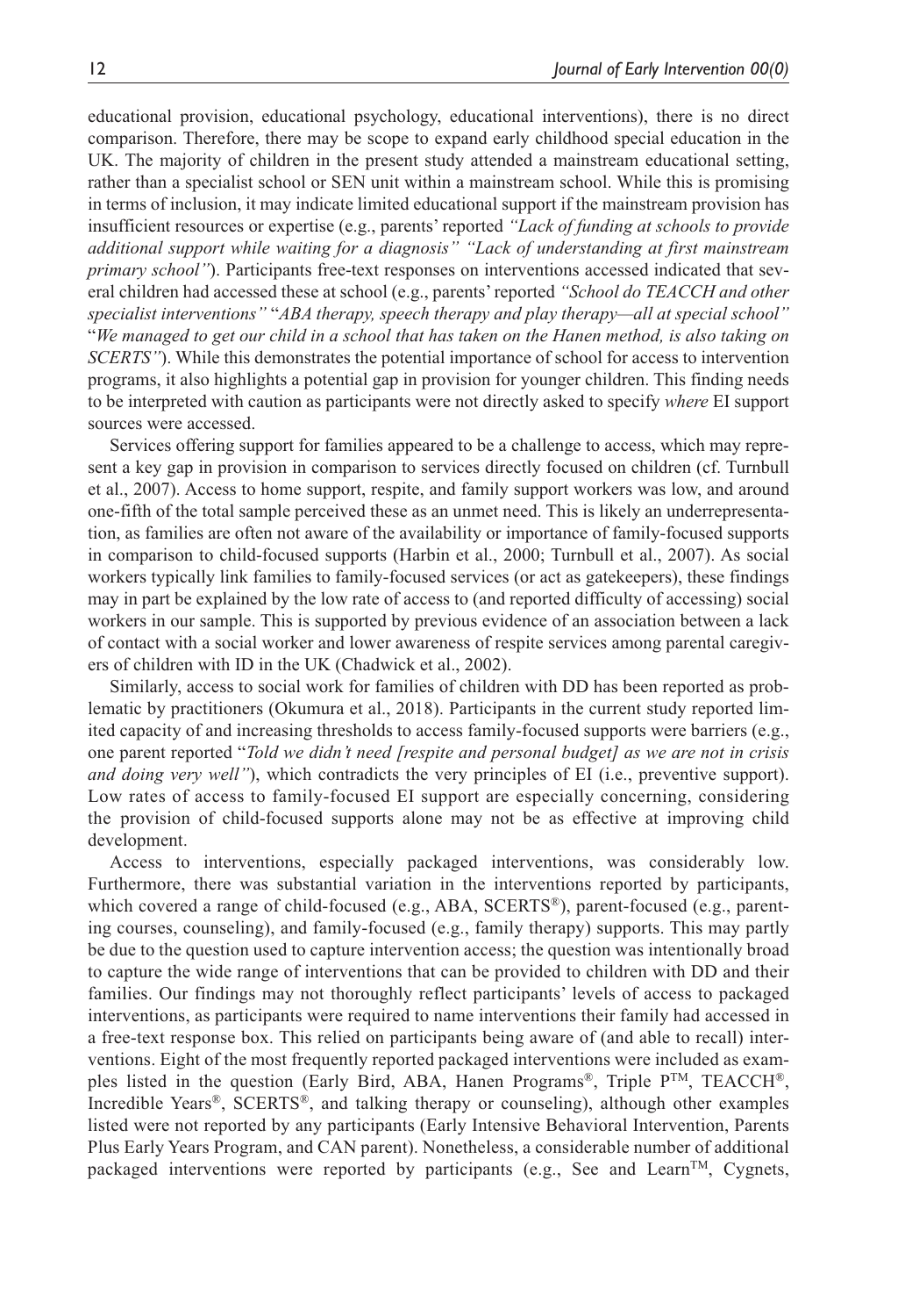Pediatric/Pre-school Autism Communication Therapy), which gives some confidence in the validity of data gathered using this free-text approach.

Significant levels of unmet need for support in the early years are highlighted in our findings, as more than three-quarters of families perceived an unmet need for at least one EI support. Prominent areas of perceived unmet need included: (a) assessment and/or provision of supports for DD and associated needs (e.g., occupational therapy, educational psychology, SEN assessment, behavior support, speech and language therapy, sleep support), (b) provision of familyfocused supports (e.g., respite, family support work), and (c) general health services (e.g., pediatrics, dentistry). Our findings indicate a potential mismatch between the availability and capacity of services to support children with DD and the demand for support (i.e., number of families perceiving the need for support), which may be related to austerity policies and higher prevalence of some DD diagnoses (e.g., autism; Chiarotti & Venerosi, 2020). It is not unusual for families to report wanting more services than they receive (e.g., Harbin et al., 2000), particularly if they perceive access to more specialized supports will lead to better child outcomes (McWilliam et al., 1995). However, as access to more services or professionals can be negative for families (McWilliam, 2016), the perceived unmet need for support from specialized services may instead reflect a lack of understanding or expertise of DD in nonspecialized services.

A crucial finding in our study is the identification of the complexity of the EI system in the UK as a barrier of access, in addition to a disjointed approach to the provision of support across services. In addition, participants reported collaboration and communication between EI professionals and services was a facilitator of access (cf. Atkins et al., 2020). For the past four decades there have been significant developments moving away from fragmented service systems (i.e., with multiple agencies working autonomously) toward achieving a more comprehensive and coordinated service system for EI in the United States (Harbin et al., 2000). Despite progress toward this goal, Harbin et al. (2000) highlight interagency coordination is complex and nuanced, with service delivery models being influenced by an ecological cluster of interacting factors, and "the enactment of legislation and the implementation of that legislation are very different processes" (p. 387). While similar efforts have also been made in the UK, for example, the Children and Families Act in 2014 and the SEN and Disability Code of Practice in 2014, it is clear there is still a long way to go to achieve a cohesive service delivery system for families. There was also a recurring rhetoric of families having to "fight" to access various supports in our study (cf. McWilliam et al., 1995), due to (at least in part) the inadequate capacity of services to serve families of children with DD. This suggests access is based on parents' ability to advocate for support, raising concerns regarding equity.

### *Implications for Policy, Practice, and Future Research*

Several implications can be drawn from our findings which can inform initiatives to improve access to EI for families of children with DD.

*Policy and practice.* It is important for policy and public health to acknowledge and address the high level of unmet need. In terms of practical implications, improving professionals' engagement styles and understanding of both family needs and available services is key to facilitating access, which will enable professionals to more effectively support families. Change at a wider systemic level is also needed, such as simplifying processes, coordinating support services, examining service coverage and requirements (i.e., age, diagnosis) to ensure no families fall through the net, and increasing government investment in EI support services.

Existing initiatives to improve the provision of EI in other contexts could be adapted to improve access to EI in the UK, such as service coordination under Part C of IDEA in the United States (Harbin et al., 2000; McWilliam, 2016). This is a coordinated approach to provision across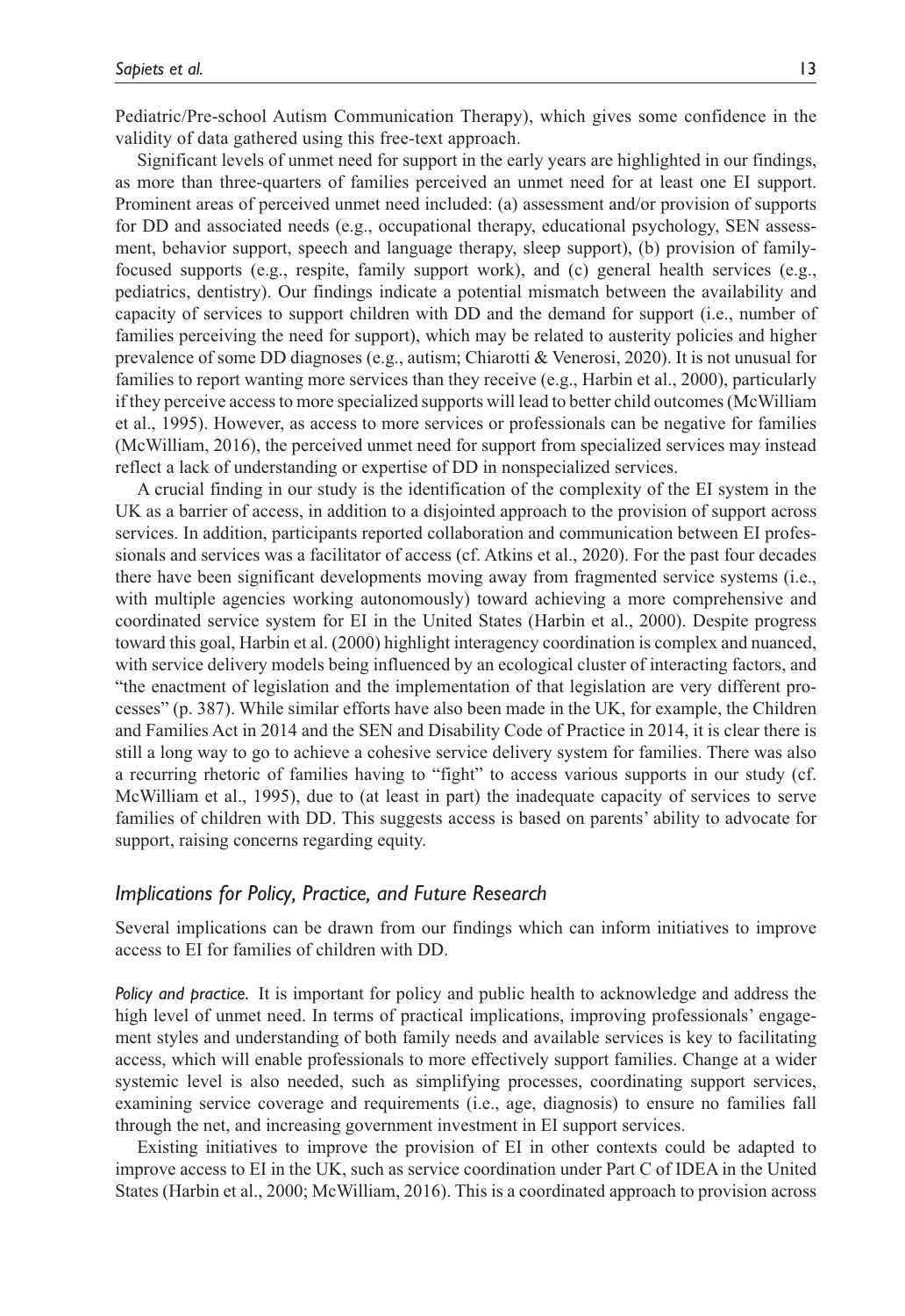a comprehensive service system, which incorporates individualization, family-centered focus, integration of therapies, and inclusion (see Harbin et al., 2000; McWilliam, 2016). As these characteristics appear congruent with the barriers and facilitators of access to EI raised by families in the present study, implementation of service coordination for EI in the UK. context may be beneficial. A shift away from medical-model and therapist-orientated approaches would be facilitated by enhancing caregiver-oriented support and recognizing caregivers as equal partners in EI.

It may also be beneficial to draw on NHS England's keyworker pilot, which is currently targeting children and young people with ID and/or autism who are inpatients in (or at risk of being admitted to) a mental health hospital (NHS England, n.d.). If successful, the keyworker model could be expanded to support all children with suspected or diagnosed DD and their families, in addition to those perceived to have "the most complex needs," thus ensuring a more proactive approach to supporting children and families to "get the right support at the right time" (NHS England, n.d.).

*Future research.* Future research on families' access to EI will be beneficial, especially populationbased studies. The development of comprehensive quantitative measures of access to interventions will also be advantageous. In addition to the areas covered in the present study, collecting data on the: (a) location of support provision (e.g., family home, community service, school, and hospital), (b) funding (public, private, or other), (c) orientation (therapist or caregiver-oriented), (d) focus of support (child, parental caregiver, and family-focused), (e) resources required to access (e.g., service costs, travel, and time), and (f) flexibility of support (i.e., ability to tailor to individual and family needs or highly specified curriculum to follow) will be helpful to further understand families' experiences of access to EI. In addition, future research should capture data from a range of EI stakeholders (children and adults with DD, parental caregivers and families, professionals working across education, health, social care, and other services, service providers, commissioners of services, etc.). Last but not least, to ensure equitable access to EI for all families, future research should identify interacting factors linked to variation in levels of access across families.

### *Limitations*

Although our findings highlight key issues regarding access to early years support, as we used a convenience sample there is a potential risk of bias and therefore generalizability to all families of children with DD in the United Kingdom is limited. Participants were recruited primarily through third-sector DD organizations and social media. Consequently, families not in contact with these networks or social media platforms may be underrepresented in our sample. A few autism-focused charities supported recruitment, which may explain the high proportion of children with (suspected or diagnosed) autism in our sample. While the study included a diverse sample in relation to socioeconomic indicators, for example, income poverty (58.4% of participants, compared with 32% of U.K. households in 2020; Department for Work and Pensions, 2021) and unemployment (18.4% of participants, compared with 13.4% of U.K. households in 2021; ONS, 2021), there was an overrepresentation of White participants ( $N = 618$ , 91.8% of participants; compared with 86.0% of census) and underrepresentation of other ethnicity groups in our sample compared with population data for England and Wales (see above, Participants; ONS, 2018). Future research could address this by designing accessible studies (culturally, linguistically, etc.) and targeting recruitment to promote participation from families typically underrepresented in research. Despite these limitations, reasonable confidence can be placed in the descriptive statistics reported due to the large sample size  $(N = 673)$ .

As our measurement of unmet need for EI supports was based on parental caregivers' perspectives of "wanted support" from professionals they had *not* accessed, it is possible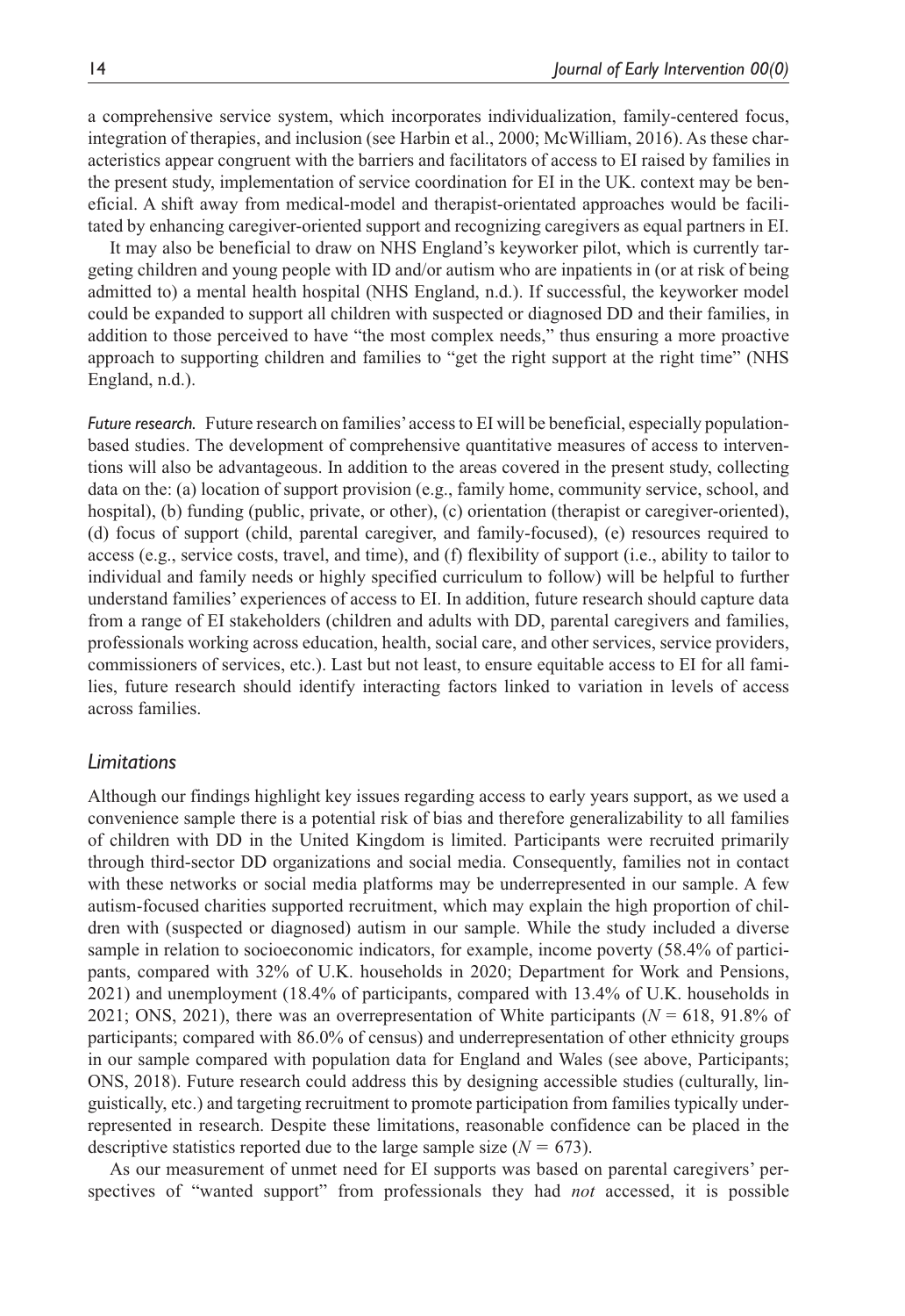participants may not have known what support these professionals provide or if their family needed their support. However, it does provide insight into parental caregivers' perspectives of unmet need for EI support which are part of the standard education, health, and social care system across the UK. While parental caregivers' experiences and perceptions of access to EI are extremely informative, our study lacked perspectives of professionals and services within the EI system. However, similar findings have emerged in studies of professionals within the EI system. For example, in Mazurek et al. (2020), primary care providers reported their lack of knowledge and insufficient resources were barriers to the provision of support for families of children with DD.

## **Conclusion**

This study provided critical information on access to various EI supports for families of children with suspected or diagnosed DD across the UK. Our findings clearly indicate access to support is not straightforward and there is variation in levels of access to various EI supports. Furthermore, there was significant unmet need for EI supports and several common barriers and facilitators of access perceived by families. We hope the findings of our study will help inform initiatives to improve access to EI supports for families of children with suspected or diagnosed DD across the UK, such as improving professionals' engagement with this group, in addition to increasing their understanding of family needs and services that are available to support them.

### **Declaration of Conflicting Interests**

The author(s) declared no potential conflicts of interest with respect to the research, authorship, and/or publication of this article.

### **Funding**

The author(s) disclosed receipt of the following financial support for the research, authorship, and/or publication of this article: This work was supported by the University of Warwick Collaborative Postgraduate Research Scholarship, Cerebra, Mencap and Ambitious about Autism.

### **ORCID iDs**

Suzi J. Sapiets **iD** <https://orcid.org/0000-0002-0221-2731> Richard P. Hastings  $\Box$  <https://orcid.org/0000-0002-0495-8270>

### **Supplemental Material**

Supplemental material for this article is available online.

### **References**

- Akhmetzyanova, A. I. (2016). Formation and evolution of early intervention for children with developmental delays in Russia and abroad. *Journal of Psychological Abnormalities*, *5*(1), 1–8. [https://doi.](https://doi.org/10.4172/2471-9900.S1-006) [org/10.4172/2471-9900.S1-006](https://doi.org/10.4172/2471-9900.S1-006)
- Allerton, L. A., Welch, V., & Emerson, E. (2011). Health inequalities experienced by children and young people with intellectual disabilities: A review of literature from the United Kingdom. *Journal of Intellectual Disabilities*, *15*(4), 269–278.<https://doi.org/10.1177/1744629511430772>
- American Psychiatric Association. (2013). *Diagnostic and statistical manual of mental disorders: DSM-V.*  (5th ed.). American Psychiatric Association.
- Atkins, K. L., Dolata, J. K., Blasco, P. M., Saxton, S. N., & Duvall, S. W. (2020). Early intervention referral outcomes for children at increased risk of experiencing developmental delays. *Maternal and Child Health Journal*, *24*(2), 204–212.<https://doi.org/10.1007/s10995-019-02830-4>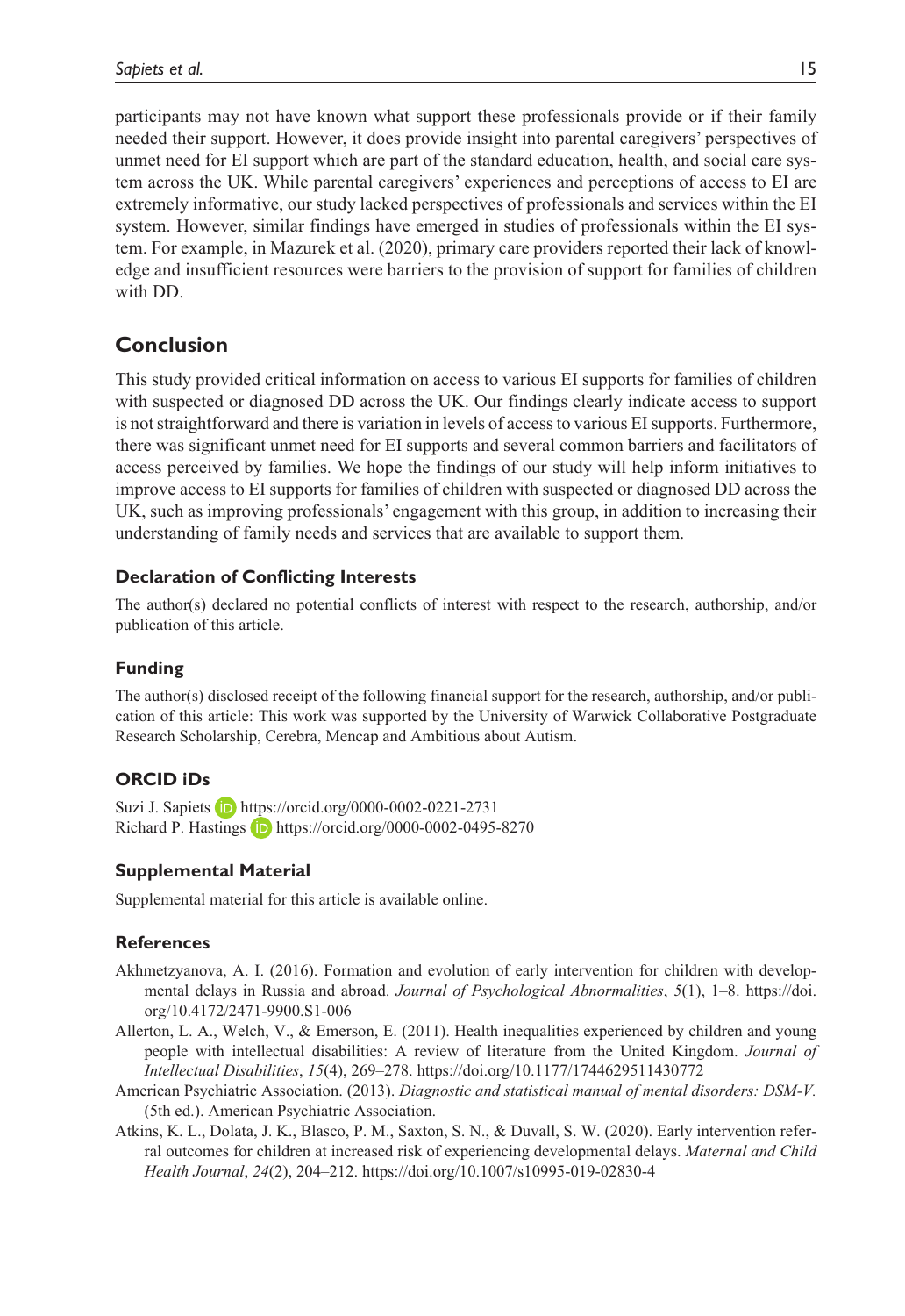- Bailey, T., Totsika, V., Hastings, R. P., Hatton, C., & Emerson, E. (2019). Developmental trajectories of behaviour problems and prosocial behaviours of children with intellectual disabilities in a population-based cohort. *Journal of Child Psychology and Psychiatry*, *60*(11), 1210–1218. [https://doi.](https://doi.org/10.1111/jcpp.13080) [org/10.1111/jcpp.13080](https://doi.org/10.1111/jcpp.13080)
- Bellman, M., Byrne, O., & Sege, R. (2013). Developmental assessment of children. *British Medical Journal*, *346*(7891), 31–35. <https://doi.org/10.1136/bmj.e8687>
- Betz, C. L., Baer, M. T., Poulsen, M., Vahanvaty, U., Bare, M., Haddad, Y., & Nwachuken, G. (2004). Secondary analysis of primary and preventive services accessed and perceived service barriers by children with developmental disabilities and their families. *Issues in Comprehensive Pediatric Nursing*, *27*(2), 83–106.<https://doi.org/10.1080/01460860490451813>
- Birkin, C., Anderson, A., Seymour, F., & Moore, D. W. (2008). A parent-focused early intervention program for autism: Who gets access? *Journal of Intellectual and Developmental Disability*, *33*(2), 108–116. <https://doi.org/10.1080/13668250802036746>
- Bromley, J., Hare, D. J., Davison, K., & Emerson, E. (2004). Mothers supporting children with autistic spectrum disorders: Social support, mental health status and satisfaction with services. *Autism*, *8*(4), 409–423.<https://doi.org/10.1177/1362361304047224>
- Chadwick, O., Beecham, J., Piroth, N., Bernard, S., & Taylor, E. (2002). Respite care for children with severe intellectual disability and their families: Who needs it? Who receives it? *Child and Adolescent Mental Health*, *7*(2), 66–72.<https://doi.org/10.1111/1475-3588.00013>
- Chiarotti, F., & Venerosi, A. (2020). Epidemiology of autism spectrum disorders: A review of worldwide prevalence estimates since 2014. *Brain Sciences*, *10*(5), Article 274. [https://doi.org/10.3390/brain](https://doi.org/10.3390/brainsci10050274)[sci10050274](https://doi.org/10.3390/brainsci10050274)
- Clark, M. L. E., Vinen, Z., Barbaro, J., & Dissanayake, C. (2018). School age outcomes of children diagnosed early and later with autism spectrum disorder. *Journal of Autism and Developmental Disorders*, *48*(1), 92–102.<https://doi.org/10.1007/s10803-017-3279-x>
- Cohen, J. (1960). A coefficient of agreement for nominal scales. *Educational and Psychological Measurement*, *20*(1), 37–46.<https://doi.org/10.1177/001316446002000104>
- Crane, L., Chester, J. W., Goddard, L., Henry, L. A., & Hill, E. (2016). Experiences of autism diagnosis: A survey of over 1000 parents in the United Kingdom. *Autism*, *20*(2), 153–162. [https://doi.org/10.1177](https://doi.org/10.1177/1362361315573636) [/1362361315573636](https://doi.org/10.1177/1362361315573636)
- Cullen, M. A., & Lindsay, G. A. (2019). Special educational needs: Understanding drivers of complaints and disagreements in the English system. *Frontiers in Education*, *4*, Article 77. [https://doi.org/10.3389/](https://doi.org/10.3389/feduc.2019.00077) [feduc.2019.00077](https://doi.org/10.3389/feduc.2019.00077)
- Dababnah, S., & Bulson, K. (2015). "On the sidelines": Access to autism-related services in the West Bank. *Journal of Autism and Developmental Disorders*, *45*(12), 4124–4134. [https://doi.org/10.1007/s10803-](https://doi.org/10.1007/s10803-015-2538-y) [015-2538-y](https://doi.org/10.1007/s10803-015-2538-y)
- Denne, L. D., Hastings, R. P., & Hughes, C. J. (2018). Common approaches to intervention for the support and education of children with autism in the UK: An internet-based parent survey. *International Journal of Developmental Disabilities*, *64*(2), 105–112. [https://doi.org/10.1080/20473869.2016.1275](https://doi.org/10.1080/20473869.2016.1275439) [439](https://doi.org/10.1080/20473869.2016.1275439)
- Department for Work and Pensions. (2021, March 25). *Households below average income: An analysis of the income distribution FYE 1995 to FYE 2020.GOV.UK*. [https://www.gov.uk/government/statistics/](https://www.gov.uk/government/statistics/households-below-average-income-for-financial-years-ending-1995-to-2020/households-below-average-income-an-analysis-of-the-income-distribution-fye-1995-to-fye-2020) [households-below-average-income-for-financial-years-ending-1995-to-2020/households-below-average](https://www.gov.uk/government/statistics/households-below-average-income-for-financial-years-ending-1995-to-2020/households-below-average-income-an-analysis-of-the-income-distribution-fye-1995-to-fye-2020)[income-an-analysis-of-the-income-distribution-fye-1995-to-fye-2020](https://www.gov.uk/government/statistics/households-below-average-income-for-financial-years-ending-1995-to-2020/households-below-average-income-an-analysis-of-the-income-distribution-fye-1995-to-fye-2020)
- Dunst, C. J. (2008). Early intervention for infants and toddlers with developmental disabilities. In S. L. Odom, R. H. Horner, & M. E. Snell (Eds.), *Handbook of developmental disabilities* (1st ed, pp. 161–180). Guilford Press. [https://www.routledge.com/Handbook-of-Developmental-Disabilities/Odom-Horner-](https://www.routledge.com/Handbook-of-Developmental-Disabilities/Odom-Horner-Snell-Blacher/p/book/9781606232484)[Snell-Blacher/p/book/9781606232484](https://www.routledge.com/Handbook-of-Developmental-Disabilities/Odom-Horner-Snell-Blacher/p/book/9781606232484)
- Feinberg, E., Silverstein, M., Donahue, S., & Bliss, R. (2011). The impact of race on participation in Part C early intervention services. *Journal of Developmental and Behavioral Pediatrics*, *32*(4), 284–291. <https://doi.org/10.1097/DBP.0b013e3182142fbd>
- George, C., Kolodziej, N., Rendall, M., & Coiffait, F. (2014). The effectiveness of a learning disability specific group parenting programme for parents of preschool and school-age children. *Educational*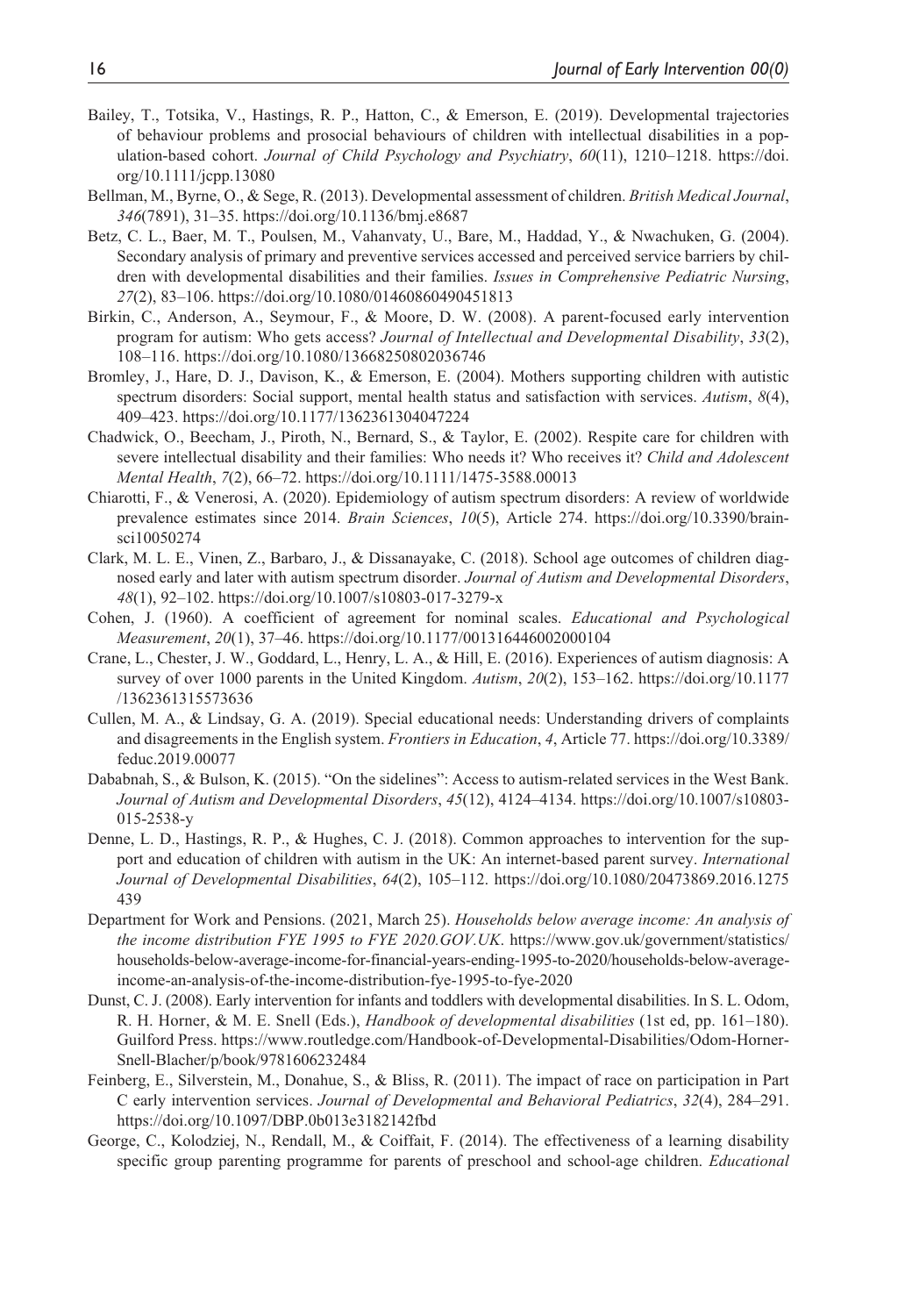& *Child Psychology*, *31*(4), 18–29. [https://shop.bps.org.uk/educational-child-psychology-vol-31-no-](https://shop.bps.org.uk/educational-child-psychology-vol-31-no-4-december-2014-working-with-families-collaboration-and)[4-december-2014-working-with-families-collaboration-and](https://shop.bps.org.uk/educational-child-psychology-vol-31-no-4-december-2014-working-with-families-collaboration-and)

- Grant, R., & Isakson, E. A. (2013). Regional variations in early intervention utilization for children with developmental delay. *Maternal and Child Health Journal*, *17*(7), 1252–1259. [https://doi.org/10.1007/](https://doi.org/10.1007/s10995-012-1119-3) [s10995-012-1119-3](https://doi.org/10.1007/s10995-012-1119-3)
- Gray, K., Keating, C., Taffe, J., Brereton, A., Einfeld, S., & Tonge, B. (2012). Trajectory of behavior and emotional problems in autism. *American Journal on Intellectual and Developmental Disabilities*, *117*(2), 121–133.<https://doi.org/10.1007/s10995-012-1119-3>
- Harbin, G. L., McWilliam, R. A., & Gallagher, J. (2000). Services for young children with disabilities and their families. In E. Zigler (Author), J. Shonkoff, & S. Meisels (Eds.), *Handbook of early childhood intervention* (2nd ed, pp. 387–415). Cambridge University Press. [https://doi.org/10.1017/CBO9](https://doi.org/10.1017/CBO9780511529320) [780511529320](https://doi.org/10.1017/CBO9780511529320)
- Hastings, R. P. (2016). Do children with intellectual and developmental disabilities have a negative impact on other family members? The case for rejecting a negative narrative. *International Review of Research in Developmental Disabilities*, *50*, 165–194.<https://doi.org/10.1016/bs.irrdd.2016.05.002>
- Herman, S. E., & Marcenko, M. O. (1997). Perceptions of services and resources as mediators of depression among parents of children with developmental disabilities. *Mental Retardation*, *35*(6), 458–467. [https://doi.org/10.1352/0047-6765\(1997\)035%3C0458:POSARA%3E2.0.CO;2](https://doi.org/10.1352/0047-6765(1997)035%3C0458:POSARA%3E2.0.CO;2)
- Hussain, R., & Tait, K. (2015). Parental perceptions of information needs and service provision for children with developmental disabilities in rural Australia. *Disability and Rehabilitation*, *37*(18), 1609–1616. <https://doi.org/10.3109/09638288.2014.972586>
- Karpur, A., Lello, A., Frazier, T., Dixon, P. J., & Shih, A. J. (2019). Health disparities among children with autism spectrum disorders: Analysis of the national survey of children's health 2016. *Journal of Autism and Developmental Disorders*, *49*(4), 1652–1664. <https://doi.org/10.1007/s10803-018-3862-9>
- Khanlou, N., Haque, N., Mustafa, N., Vazquez, L. M., Mantini, A., & Weiss, J. (2017). Access barriers to services by immigrant mothers of children with autism in Canada. *International Journal of Mental Health and Addiction*, *15*(2), 239–259. <https://doi.org/10.1007/s11469-017-9732-4>
- Kohler, F. W. (1999). Examining the services received by young children with autism and their families: A survey of parent responses. *Focus on Autism and Other Developmental Disabilities*, *14*(3), 150–158. <https://doi.org/10.1177/108835769901400304>
- Leung, C., Fan, A., & Sanders, M. R. (2013). The effectiveness of a Group Triple P with Chinese parents who have a child with developmental disabilities: A randomized controlled trial. *Research in Developmental Disabilities*, *34*(3), 976–984. <https://doi.org/10.1016/j.ridd.2012.11.023>
- Maltais, J., Morin, D., & Tassé, M. J. (2020). Healthcare services utilization among people with intellectual disability and comparison with the general population. *Journal of Applied Research in Intellectual Disabilities*, *33*(3), 552–564.<https://doi.org/10.1111/jar.12698>
- Mazurek, M. O., Harkins, C., Menezes, M., Chan, J., Parker, R. A., Kuhlthau, K., & Sohl, K. (2020). Primary care providers' perceived barriers and needs for support in caring for children with autism. *The Journal of Pediatrics*, *221*, 240–245. <https://doi.org/10.1016/j.jpeds.2020.01.014>
- McDonald, L., Rennie, A., Tolmie, J., Galloway, P., & McWilliam, R. (2006). Investigation of global developmental delay. *Archives of Disease in Childhood*, *91*(8), 701–705. [https://doi.org/10.1136/adc](https://doi.org/10.1136/adc.2005.078147) [.2005.078147](https://doi.org/10.1136/adc.2005.078147)
- McManus, B. M., Carle, A. C., & Rapport, M. J. (2014). Classifying infants and toddlers with developmental vulnerability: Who is most likely to receive early intervention? *Child: Care, Health and Development*, *40*(2), 205–214. <https://psycnet.apa.org/doi/10.1111/cch.12013>
- McManus, B. M., Richardson, Z., Schenkman, M., Murphy, N. J., Everhart, R. M., Hambidge, S., & Morrato, E. (2020). Child characteristics and early intervention referral and receipt of services: A retrospective cohort study. *BMC Pediatrics*, *20*(1), Article 84.<https://doi.org/10.1186/s12887-020-1965-x>
- McWilliam, R. A. (2016). Birth to three: Early intervention. In B. Reichow, B. A. Boyd, E. E. Barton, & S. L. Odom (Eds.), *Handbook of early childhood special education* (pp. 75–88). Springer. [https://doi.](https://doi.org/10.1007/978-3-319-28492-7) [org/10.1007/978-3-319-28492-7](https://doi.org/10.1007/978-3-319-28492-7)
- McWilliam, R. A., Lang, L., Vandiviere, P., Angell, R., Collins, L., & Underdown, G. (1995). Satisfaction and struggles: Family perceptions of early intervention services. *Journal of Early Intervention*, *19*(1), 43–60. <https://doi.org/10.1177/105381519501900105>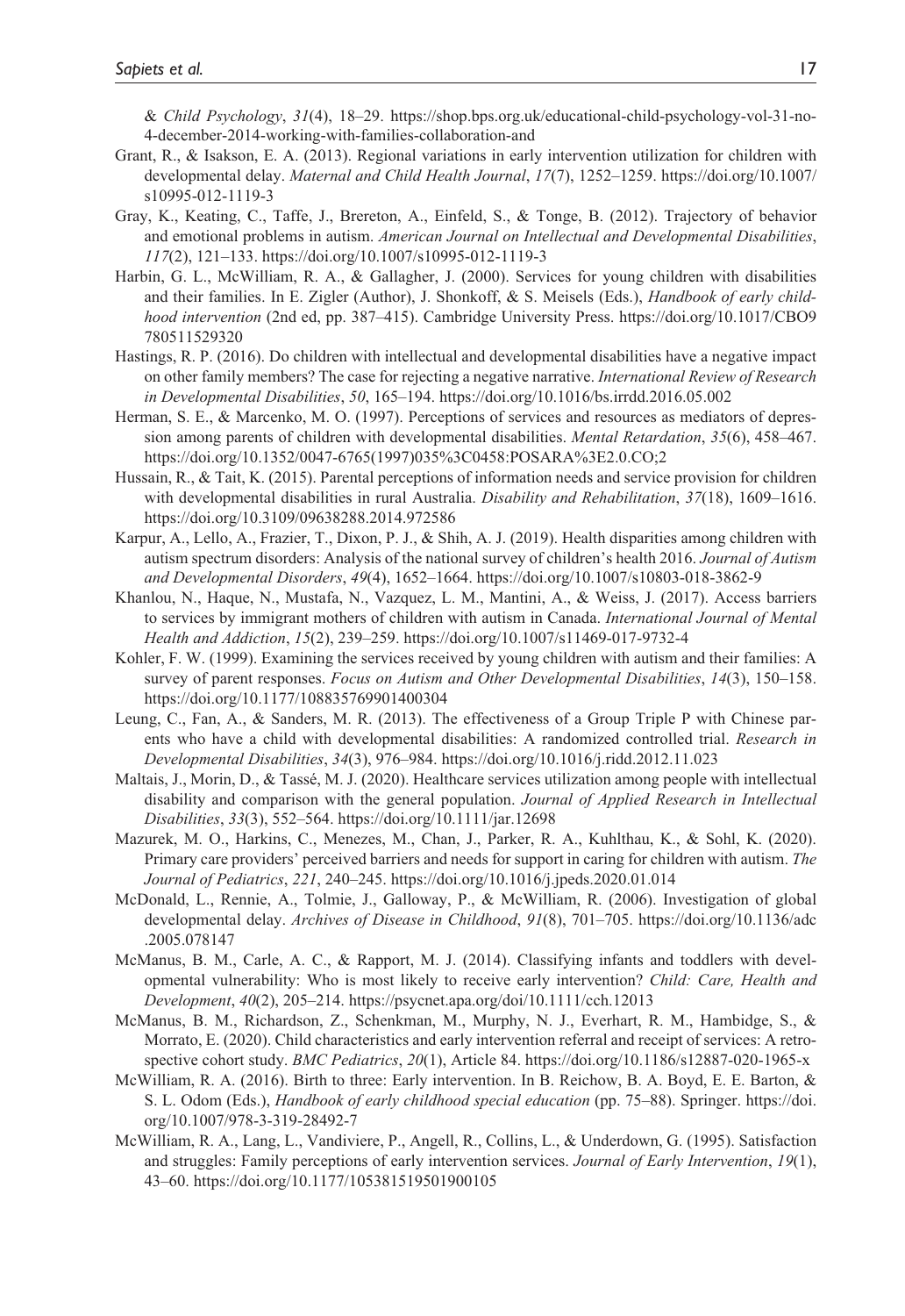- NHS England. (n.d.). *Children and young people keyworkers*. [https://www.england.nhs.uk/learning-dis](https://www.england.nhs.uk/learning-disabilities/care/children-young-people/keyworkers/)[abilities/care/children-young-people/keyworkers/](https://www.england.nhs.uk/learning-disabilities/care/children-young-people/keyworkers/)
- Office for National Statistics. (2018, August 1). *Population of England and Wales. GOV UK*. [www.ethnicity](www.ethnicity-facts-figures.service.gov.uk/uk-population-by-ethnicity/national-and-regional-populations/population-of-england-and-wales/latest)[facts-figures.service.gov.uk/uk-population-by-ethnicity/national-and-regional-populations/population](www.ethnicity-facts-figures.service.gov.uk/uk-population-by-ethnicity/national-and-regional-populations/population-of-england-and-wales/latest)[of-england-and-wales/latest](www.ethnicity-facts-figures.service.gov.uk/uk-population-by-ethnicity/national-and-regional-populations/population-of-england-and-wales/latest)
- Office for National Statistics. (2019, February 26). *Average household income, UK: Financial year ending* 2018. [www.ons.gov.uk/peoplepopulationandcommunity/personalandhouseholdfinances/incomeand](www.ons.gov.uk/peoplepopulationandcommunity/personalandhouseholdfinances/incomeandwealth/bulletins/householddisposableincomeandinequality/yearending2018)[wealth/bulletins/householddisposableincomeandinequality/yearending2018](www.ons.gov.uk/peoplepopulationandcommunity/personalandhouseholdfinances/incomeandwealth/bulletins/householddisposableincomeandinequality/yearending2018)
- Office for National Statistics. (2021, June 2). *Working and workless households in the UK: January to March 2021. Office for National Statistics*. [https://www.ons.gov.uk/employmentandlabourmarket/](https://www.ons.gov.uk/employmentandlabourmarket/peopleinwork/employmentandemployeetypes/bulletins/workingandworklesshouseholds/januarytomarch2021) [peopleinwork/employmentandemployeetypes/bulletins/workingandworklesshouseholds/januaryto](https://www.ons.gov.uk/employmentandlabourmarket/peopleinwork/employmentandemployeetypes/bulletins/workingandworklesshouseholds/januarytomarch2021)[march2021](https://www.ons.gov.uk/employmentandlabourmarket/peopleinwork/employmentandemployeetypes/bulletins/workingandworklesshouseholds/januarytomarch2021)
- Okumura, M. J., Knauer, H. A., Calvin, K. E., & Takayama, J. I. (2018). Caring for children with special health care needs: Profiling pediatricians and their health care resources. *Maternal and Child Health Journal*, *22*(7), 1042–1050.<https://doi.org/10.1007/s10995-018-2484-3>
- Organisation for Economic Co-operation Development (OECD). (n.d.). *What are equivalence scales?*[http://](http://www.oecd.org/els/soc/OECD-Note-EquivalenceScales.pdf) [www.oecd.org/els/soc/OECD-Note-EquivalenceScales.pdf](http://www.oecd.org/els/soc/OECD-Note-EquivalenceScales.pdf)
- Potter-Collins, A. (2011). *Measuring equality: A guide for the collection and classification of ethnic group, national identity and religion data in the UK*. Office for National Statistics. [https://www.ons.gov.uk/](https://www.ons.gov.uk/methodology/classificationsandstandards/measuringequality/ethnicgroupnationalidentityandreligion) [methodology/classificationsandstandards/measuringequality/ethnicgroupnationalidentityandreligion](https://www.ons.gov.uk/methodology/classificationsandstandards/measuringequality/ethnicgroupnationalidentityandreligion)
- Read, N., & Schofield, A. (2010). Autism: Are mental health services failing children and parents? Recent research suggests that many CAMHS need to improve. *Journal of Family Health Care*, *20*(4), 120–125. <https://pubmed.ncbi.nlm.nih.gov/21053660/>
- Reichow, B., Boyd, B. A., Barton, E. E., & Odom, S. L. (Eds.). (2016). *Handbook of early childhood special education*. Springer. <https://doi.org/10.1007/978-3-319-28492-7>
- Ritchie, J., & Spencer, L. (1994). Qualitative data analysis for applied policy research. In A. Bryman & R. G. Burgess (Eds.), *Analyzing qualitative data* (pp. 173–194). Routledge. [https://doi.org/10.4324](https://doi.org/10.4324/9780203413081_chapter_9) /9780203413081 chapter 9
- Rosenberg, S. A., Zhang, D., & Robinson, C. C. (2008). Prevalence of developmental delays and participation in early intervention services for young children. *Pediatrics*, *121*(6), 1503–1509. [https://doi.org](https://doi.org/10.1542/peds.2007-1680) [/10.1542/peds.2007-1680](https://doi.org/10.1542/peds.2007-1680)
- Royal College of Psychiatrists. (2016, August). *Psychiatric services for young people with intellectual disabilities*. [https://www.rcpsych.ac.uk/docs/default-source/improving-care/better-mh-policy/college](https://www.rcpsych.ac.uk/docs/default-source/improving-care/better-mh-policy/college-reports/college-report-cr.pdf?sfvrsn=afddca_200882)[reports/college-report-cr.pdf?sfvrsn=afddca\\_200882](https://www.rcpsych.ac.uk/docs/default-source/improving-care/better-mh-policy/college-reports/college-report-cr.pdf?sfvrsn=afddca_200882)
- Ruble, L. A., Heflinger, C. A., Renfrew, J. W., & Saunders, R. C. (2005). Access and service use by children with autism spectrum disorders in Medicaid managed care. *Journal of Autism and Developmental Disorders*, *35*(1), 3–13. <https://doi.org/10.1007/s10803-004-1026-6>
- Salomone, E., Beranová, Š., Bonnet-Brilhault, F., BricietLauritsen, M., Budisteanu, M., Buitelaar, J., . . . Fuentes, J. (2016). Use of early intervention for young children with autism spectrum disorder across Europe. *Autism*, *20*(2), 233–249. <https://doi.org/10.1177/1362361315577218>
- Salvador-Carulla, L., Reed, G. M., Vaez-Azizi, L. M., Cooper, S. A., Martinez-Leal, R., Bertelli, M., . . . Saxena, S. (2011). Intellectual developmental disorders: Towards a new name, definition and framework for "mental retardation/intellectual disability" in ICD-11. *World Psychiatry*, *10*(3), 175–180. <https://doi.org/10.1002/j.2051-5545.2011.tb00045.x>
- Sapiets, S. J., Totsika, V., & Hastings, R. P. (2021). Factors influencing access to early intervention for families of children with developmental disabilities: A narrative review. *Journal of Applied Research in Intellectual Disabilities*, *34*(3), 695–711.<https://doi.org/10.1111/jar.12852>
- Sutton, J. E., Huws, J. C., & Burton, C. R. (2019). Experiences of sleep hygiene education as an intervention for sleep problems in children with developmental disabilities: Findings from an exploratory study. *British Journal of Learning Disabilities*, *47*(3), 165–173. <https://doi.org/10.1111/bld.12270>
- Thomas, K. C., Ellis, A. R., McLaurin, C., Daniels, J., & Morrissey, J. P. (2007). Access to care for autismrelated services. *Journal of Autism and Developmental Disorders*, *37*(10), 1902–1912. [https://doi.](https://doi.org/10.1007/s10803-006-0323-7) [org/10.1007/s10803-006-0323-7](https://doi.org/10.1007/s10803-006-0323-7)